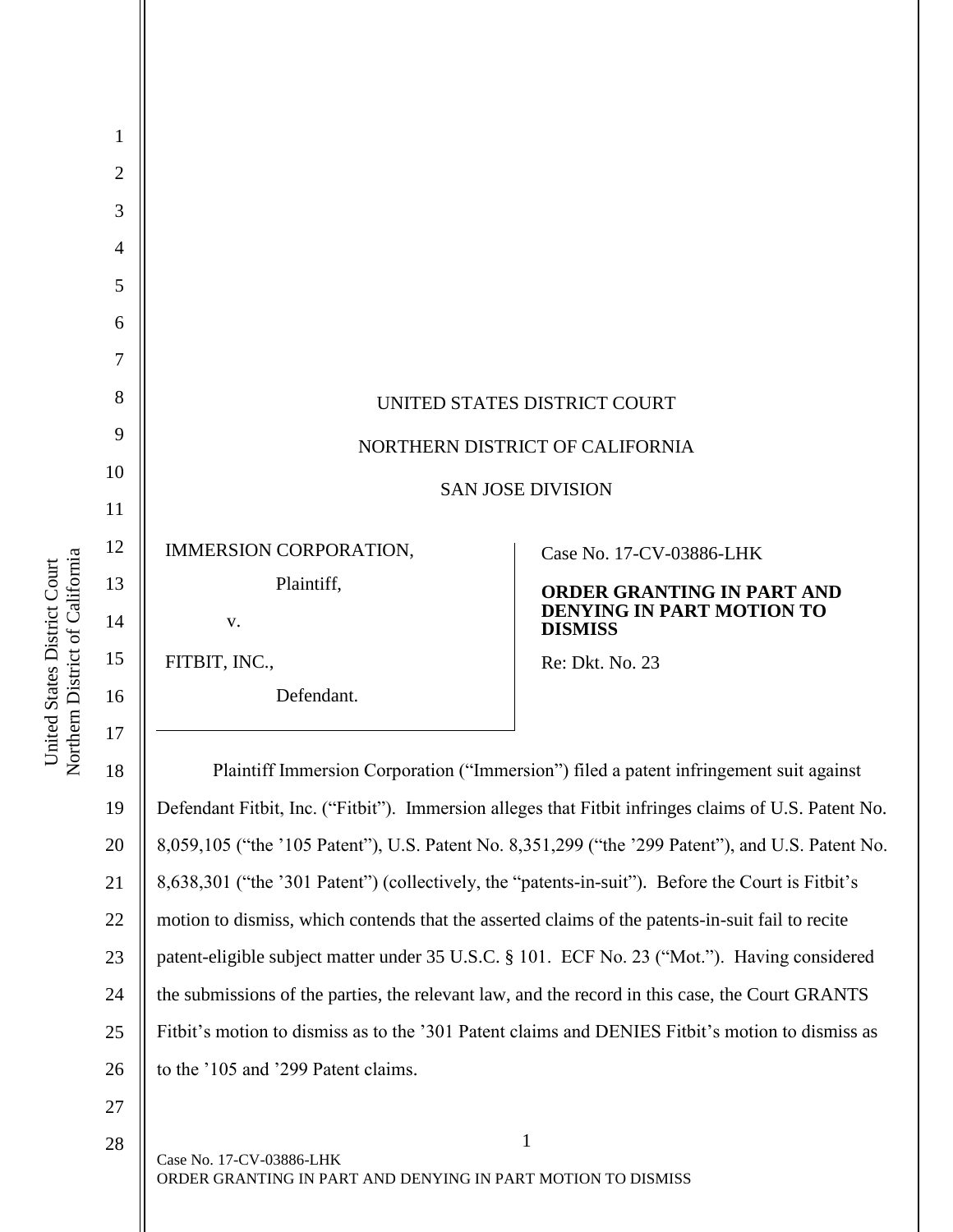2

3

4

5

6

7

8

9

10

11

12

13

14

15

16

17

18

19

20

21

22

23

24

## **I. BACKGROUND**

#### **A. Factual Background**

#### **1. The Parties and Technology at Issue**

Plaintiff Immersion is a Delaware corporation with its principal place of business in San Jose, California. ECF No. 1 ("Compl.") at  $\P$  24. Immersion pioneered the use of haptic effects,<sup>1</sup> such as tactile vibrations and forces, in electronic devices. *Id.*  $\mathbb{I}$  2. "Haptic effects . . . can be produced by actuators, or motors, which create a vibration, jolt, pulse, spatial texture, or other physical sensation. Haptic hardware devices are often combined with software simulating the way in which objects interact through the sense of touch." *Id.* ¶ 3. Immersion first introduced haptic feedback in video game controllers in the 1990s, and since then has developed haptic feedback technology for use in "console, PC, and mobile gaming" as well as in other devices, including wearable devices. *Id.* ¶ 18.

Defendant Fitbit, which sells wearable fitness trackers, is a Delaware corporation with its principal place of business in San Francisco, California. *Id.* ¶ 25. Some of Fitbit's products include haptic feedback features, such as a silent alarm that vibrates to wake the user from sleep. *Id.*  $\parallel$  10. Other haptic feedback features include haptic confirmation of commands and haptic notification of incoming phone calls. *Id.* Immersion alleges that these products infringe Immersion's '105, '299, and '301 Patents. The Court next summarizes these patents.

#### **2. The '105 Patent**

The '105 Patent is titled "Haptic Feedback for Touchpads and Other Touch Controls." Compl. Exh. A ('105 patent). It was filed on January 14, 2008 and was issued on November 15, 2011. *Id.*

Most of the claims in the '105 Patent generally relate to a device, such as a laptop computer touchpad mouse, that facilitates a user's interaction with a computer and that can provide haptic feedback to the user. '105 patent at col. 1:28-32, col. 2:7-10. Specifically, the '105

25 26

Case No. 17-CV-03886-LHK ORDER GRANTING IN PART AND DENYING IN PART MOTION TO DISMISS

28

27

 $\overline{a}$ 

<sup>2</sup> <sup>1</sup> "The word 'haptics' originates from the Greek word *haptikos*, meaning to be able to grasp and perceive by touch." Compl. ¶ 3.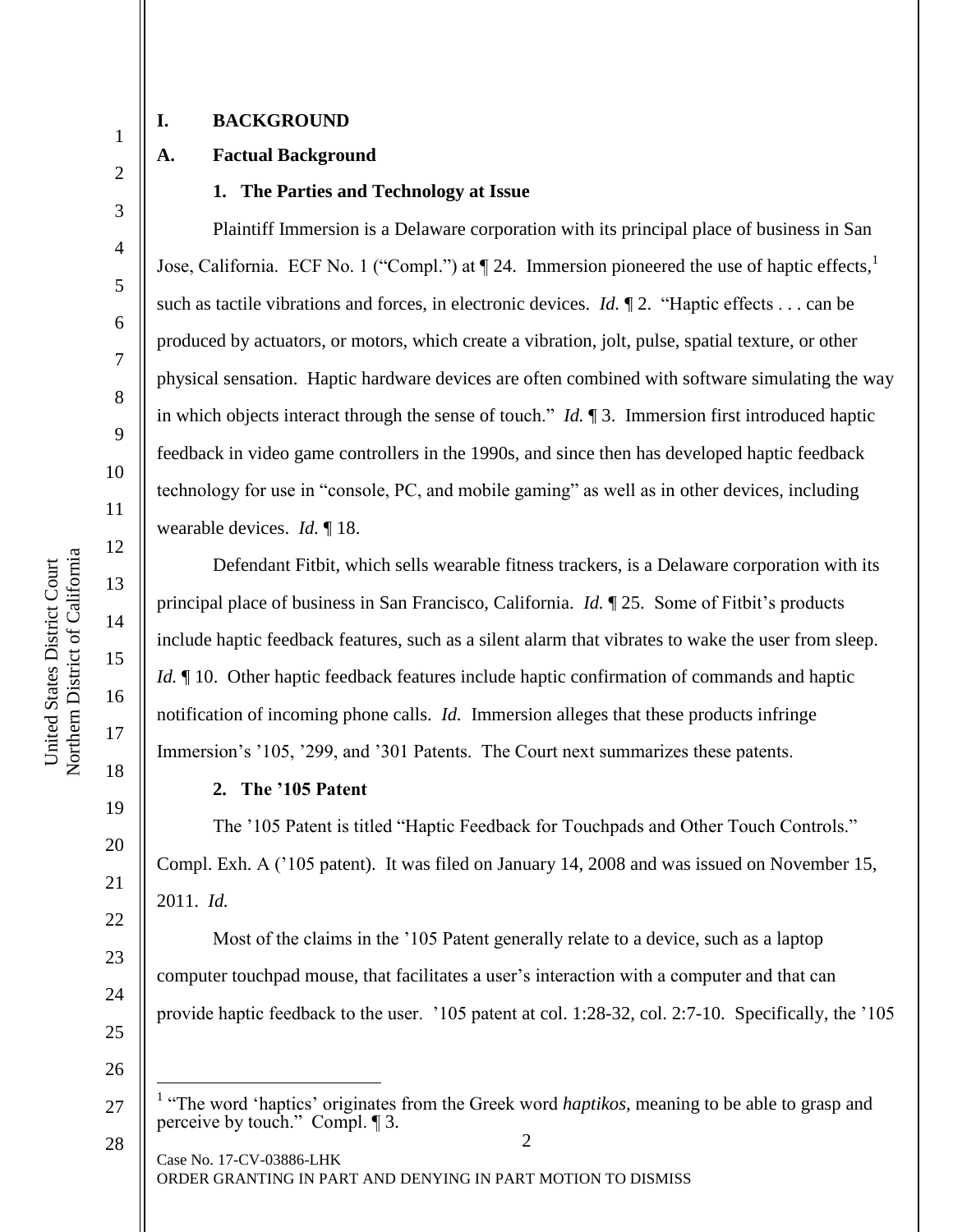2

3

4

5

6

7

8

9

10

11

12

13

14

15

16

17

18

19

20

Patent is directed to a haptic feedback device such as a touchpad provided on a portable computer, or a touch screen found on a variety of devices. *Id.* at col. 2:7-10. The touch control "inputs a position signal to a processor of the computer based on a location of user contact on the touch surface. The computer can position a cursor in a displayed graphical environment based at least in part on the position signal, or perform a different function." '105 patent abstract. "At least one actuator is also coupled to the touch input device and outputs a force to provide a haptic sensation to the user contacting the touch surface." *Id.* The haptic feedback is "preferably a linear force output approximately perpendicularly to a plane of the touch surface of the touch input device, and the actuator can include a piezo-electric actuator, a voice coil actuator, a pager motor, a solenoid, or other type of actuator." *Id.* at col. 2:34-38.

"The haptic sensations, such as a pulse, vibration, or spatial texture, are preferably output in accordance with an interaction of a controlled cursor with a graphical object in the graphical environment." *Id.* at col. 2:48-51. "For example, a pulse can be output when the cursor is moved between menu elements in a menu, moved over said icon, or moved over a hyperlink." *Id.* col. 2:51-53. Such haptic feedback "can assist and inform the user of interactions and events within a graphical user interface or other environment and ease cursor targeting tasks." *Id.* at col. 2:63-66. "User-independent events can also be relayed to the user using haptic sensations on the touchpad." *Id.* at col. 12:50-51. For example, "an appointment reminder, receipt of email, explosion in a game, etc., can be signified using a vibration, pulse, or other time-based force." *Id.* at col. 12:51- 54.

21 22 23 24 25 The specification of the '105 Patent describes several embodiments. First and most prominently, the specification describes a touchpad mouse for a laptop computer. *Id.* at col. 3:32 col. 6:43 & fig. 1. Another disclosed embodiment is a touchpad on a remote control device, such as a television remote control. *Id.* at col. 6:44-col. 7:8 & fig. 2. The specification also describes a touch screen device, such as a touch screen PDA. *Id.* at col. 15:15-col. 16:17 & fig. 8A.

3 26 27 28 Immersion asserts "at least claims 19, 20, and 21" of the '105 Patent. Compl.  $\P$  44; Opp'n at 7 n.1. In the Complaint, Immersion identified claim 19 as a representative claim. Compl. ¶ 45.

Case No. 17-CV-03886-LHK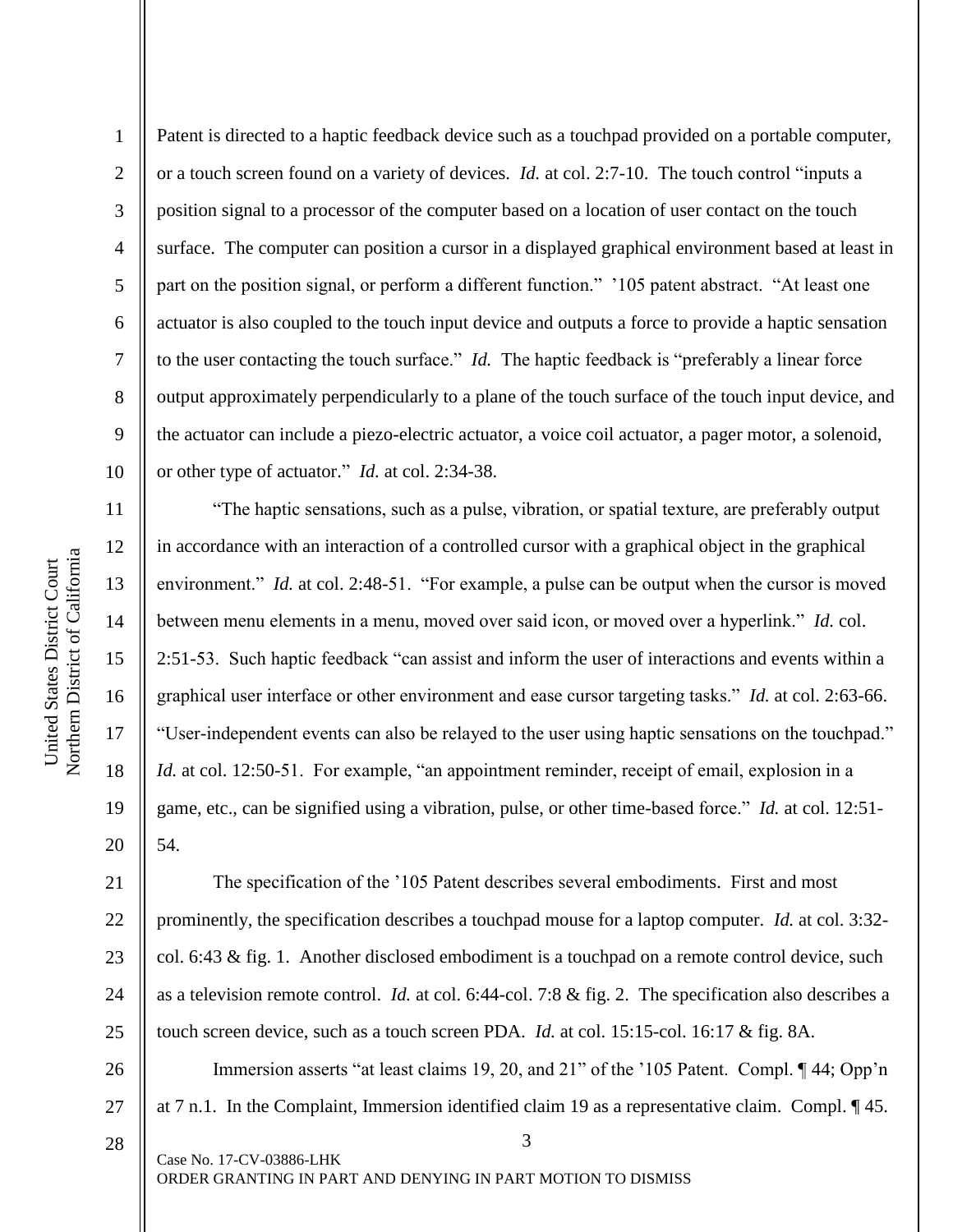| $\mathbf{1}$   | Claim 19 differs from many of the other claims of the '105 Patent because it does not appear to be                                                                                                                    |  |
|----------------|-----------------------------------------------------------------------------------------------------------------------------------------------------------------------------------------------------------------------|--|
| $\overline{2}$ | limited to a touch screen or a touch input device.                                                                                                                                                                    |  |
| 3              | Independent claim 19 and dependent claims 20 and 21 recite:                                                                                                                                                           |  |
| 4              | 19. A haptic feedback device, comprising:                                                                                                                                                                             |  |
| 5              | one or more processors configured to receive an input signal and generate a<br>force signal based on the input signal,                                                                                                |  |
| 6              | wherein the input signal is associated with a user-independent event,                                                                                                                                                 |  |
| 7              |                                                                                                                                                                                                                       |  |
| 8              | the user-independent event comprising one or more of a reminder event, an<br>initiation of a task, a processing of the task, a conclusion of the task, a receipt<br>of an email, or an event occurring in a game; and |  |
| 9<br>10        | one or more actuators configured to receive the force signal and impart a<br>haptic effect based on the force signal.                                                                                                 |  |
| 11             | 20. The haptic feedback device of claim 19, wherein the haptic feedback device<br>comprises a portable computing device, a PDA, a pager, or a cellular phone.                                                         |  |
| 12<br>13       | 21. The haptic feedback device of claim 19, wherein the [haptic feedback] <sup>2</sup> device<br>comprises a touch screen, a touch pad, or a keypad.                                                                  |  |
| 14             | '105 patent at col. 18:42-58.                                                                                                                                                                                         |  |
| 15             | 3. The '299 Patent                                                                                                                                                                                                    |  |
| 16             | The '299 Patent is titled "Apparatus and Method for Providing Condition-Based                                                                                                                                         |  |
| 17             | Vibrotactile Feedback." Compl. Exh. B ('299 patent). It was filed on May 4, 2009 and was issued                                                                                                                       |  |
| 18             | on January 8, 2013. Id.                                                                                                                                                                                               |  |
| 19             | The '299 Patent generally relates to systems and methods for monitoring motion                                                                                                                                        |  |
| 20             | parameters of an object manipulated by a user and providing notification once a certain target is                                                                                                                     |  |
| 21             | reached. '299 patent abstract; '299 patent at col. 2:9-11. In some embodiments and in the claims                                                                                                                      |  |
| 22             | asserted here, notification is provided in the form of haptic feedback. '299 patent at col. 2:23-24,                                                                                                                  |  |
| 23             | col. 12:27-67, col. 13:4-5. For example, one embodiment discussed at length in the specification                                                                                                                      |  |
| 24             | is a toothbrush that monitors the number of brush strokes that a user has completed. Id. at col.                                                                                                                      |  |
| 25             | 1:23-col. 5:15 & fig. 1. The monitoring system "includes a motion sensing device 20, a                                                                                                                                |  |
| 26             |                                                                                                                                                                                                                       |  |
| 27             | Claim 21 initially used the phrase "touch input device" here, but the patent was officially<br>corrected to replace "touch input" with "haptic feedback." See ECF No. 1-1 at 23.                                      |  |
| 28             | Case No. 17-CV-03886-LHK<br>ORDER GRANTING IN PART AND DENYING IN PART MOTION TO DISMISS                                                                                                                              |  |

United States District Court<br>Northern District of California Northern District of California United States District Court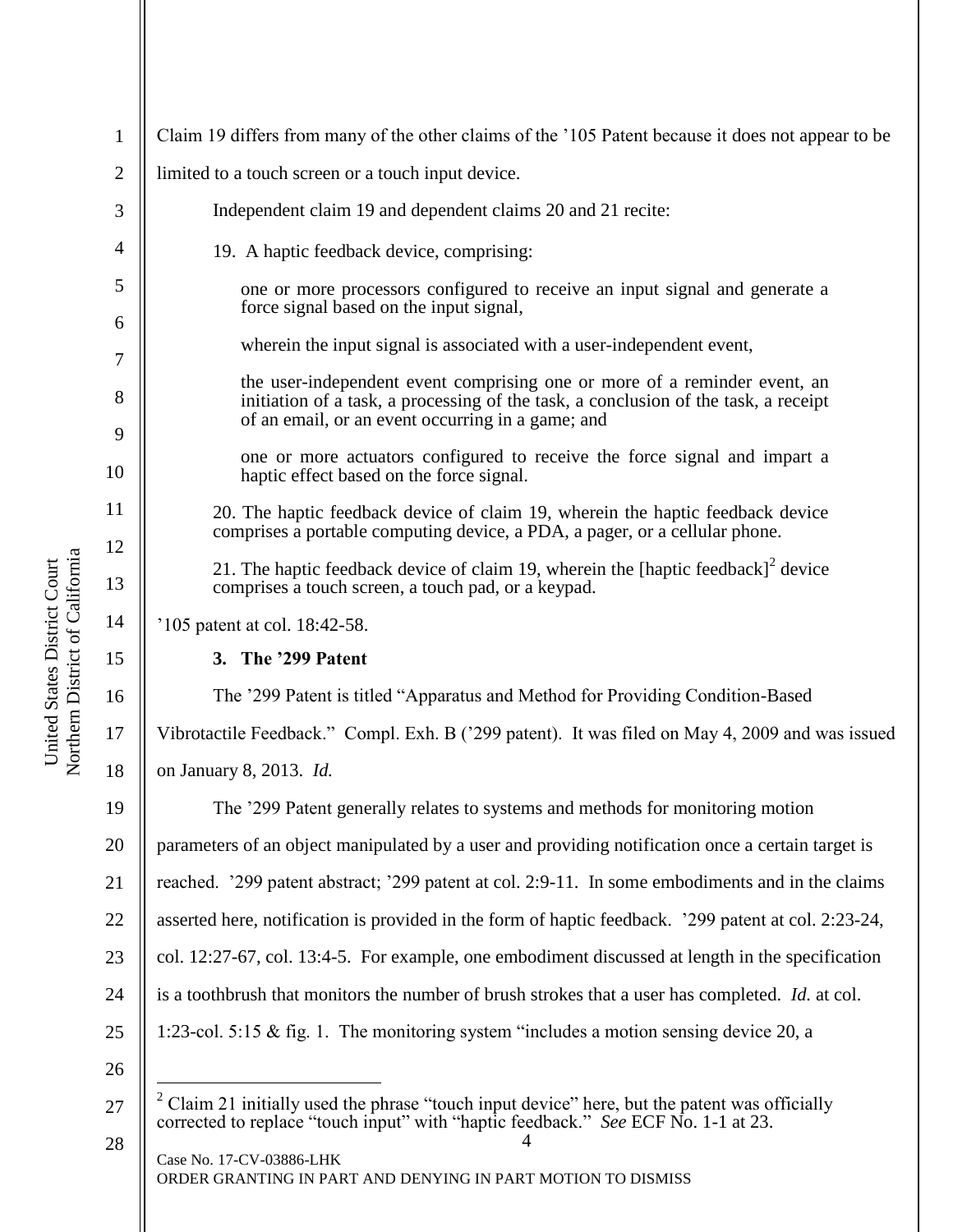7

8

9

10

11

12

13

14

15

16

17

18

19

20

21

22

23

24

25

26

2 3 4 5 6 processing device 22, and an alerting device 24. Motion sensing device 20 detects motion of toothbrush 10 caused by the user manipulating toothbrush 10, and more particularly may detect motion only in a regular brushing pattern." *Id.* at col. 4:20-25. The specification discloses several embodiments of a motion sensing device, including an accelerometer, a combination of at least one magnetic element and at least one electrical element, a "ball in a cage" configuration, and a force sensor including a piezoelectric element. *Id.* at col. 5:40-col. 6:32.

The processing device "is associated with or includes a counter that is configured to count the number of strokes or stroke cycles to determine when a predetermined threshold is reached." *Id.* at col. 4:30-33. "When the accumulative total reaches a predetermined threshold, processing device 22 determines that the user has brushed for an adequate amount." *Id.* at col. 4:46-50.

"When it is determined that the threshold is reached, processing device 22 instructs alerting device

24 to send an alert to the user indicating that the threshold has been reached." *Id.* at col. 4:55-58.

In addition to the toothbrush, the specification describes other embodiments including a manual ventilator and an exercise strap with vibrotactile feedback. *Id.* at col. 8:59-col. 10:20 & fig. 6, col. 10:21-col. 11:10 & fig. 7.

Immersion asserts "at least claims 14, 15, 16, 18, 20 and 22" of the '299 Patent. Compl. ¶ 56. In the Complaint, Immersion identified claim 14 as a representative claim. *Id.* ¶ 57. The asserted claims recite:

14. An apparatus comprising:

a sensor that senses motion of at least a portion of the apparatus and provides a sensor output based on the sensed motion;

a timer that provides a periodic timer output;

a vibrotactile device responsive to the timer that provides a corresponding periodic haptic output; and

a processing device that receives the sensor output and accumulates counts associated with the sensor output, the processing device providing an output to the vibrotactile device providing an output to the vibrotactile device once a threshold associated with the accumulated counts is reached.

27

15. The apparatus of claim 14, wherein the periodic timer output is adjustable.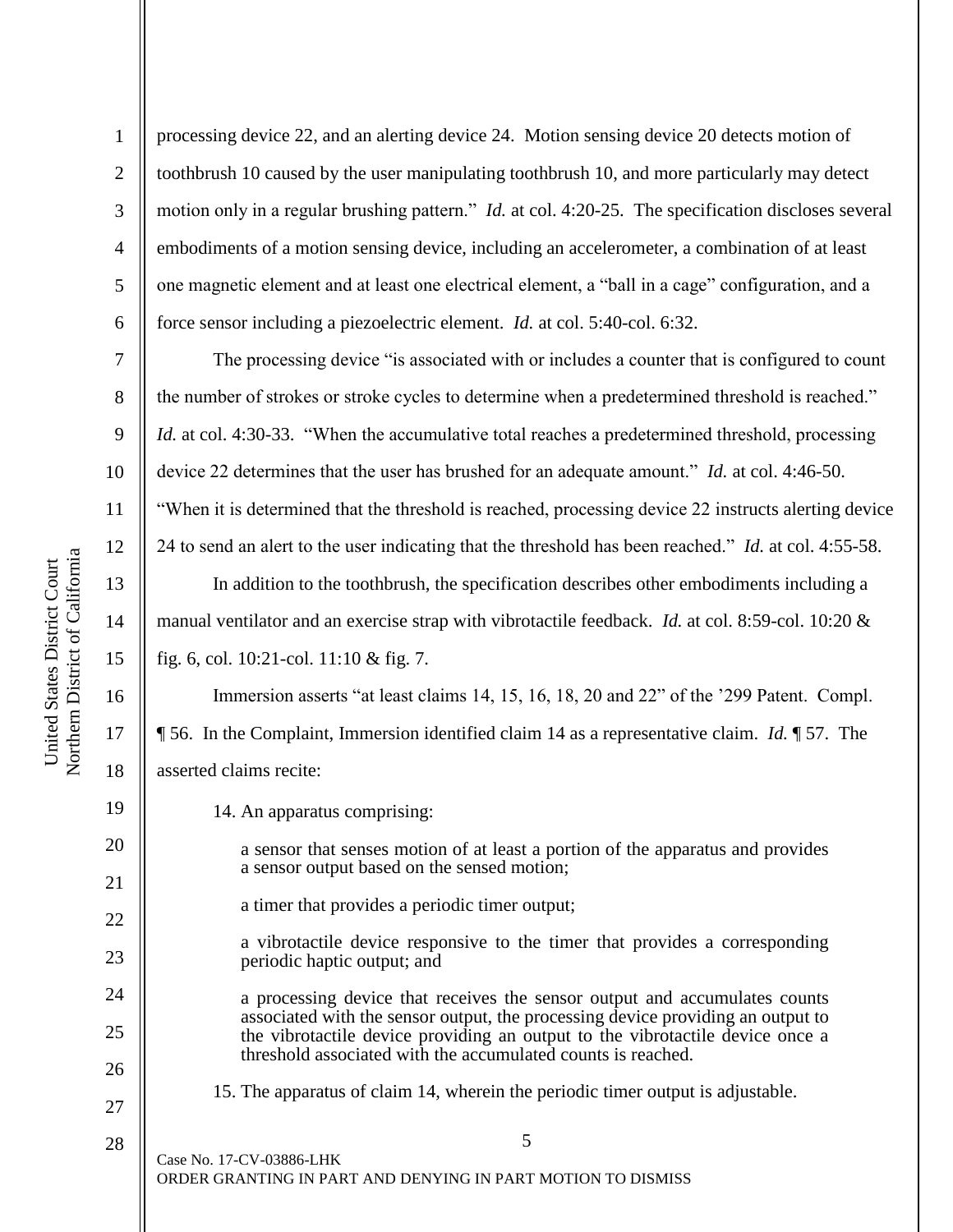1 2 3 4 5 6 7 8 9 10 11 12 13 14 15 16 17 18 19 20 21 22 23 24 25 26 16. The apparatus of claim 14, wherein the periodic timer output is userselectable. 18. The apparatus of claim 14, wherein the sensor comprises an accelerometer. 20. An apparatus comprising: a housing; a sensor coupled to the housing that senses motion of the housing and provides a sensor output based on if the sensed motion exceeds a predetermined threshold; a timer coupled to the housing that measures at least one time period and provides a timer output on expiration of the at least one time period; and a vibrotactile device that provides a haptic output based on the sensor output if the vibrotactile device receives the sensor output before the timer output and provides the haptic output and provides the haptic output based on the timer output if the vibrotactile device receives the timer output before the sensor output. 22. The apparatus of claim 20, wherein the sensor comprises an accelerometer. '299 patent at col. 12:27-col. 13:4-5. **4. The '301 Patent** The '301 Patent is titled "Systems and Methods for Transmitting Haptic Messages." Compl. Exh. C ('301 patent). It was filed on July 14, 2009 and was issued on January 28, 2014. The '301 Patent is "directed to systems and methods for mobile devices to be configured to exchange data or messages with each other via network interfaces and provide haptic effects partially based on the exchanged data or messages transmitting haptic messages." Compl. ¶ 35. The specification identifies a mobile phone as an illustrative embodiment. '301 patent at col. 2:58-59. The illustrative device contains a "display, a user interface device, memory, and a processor in communication with each of these elements." *Id.* at col. 3:1-3. The illustrative device also contains a "sensor configured to sense a user's physical interaction with the mobile device," and an actuator "configured to output a haptic effect to the user." *Id.* at col. 3:8-9. Figure 18 illustrates the steps of the overall operation of one of the methods of transmitting haptic messages:

Northern District of California Northern District of California United States District Court United States District Court

28

27

6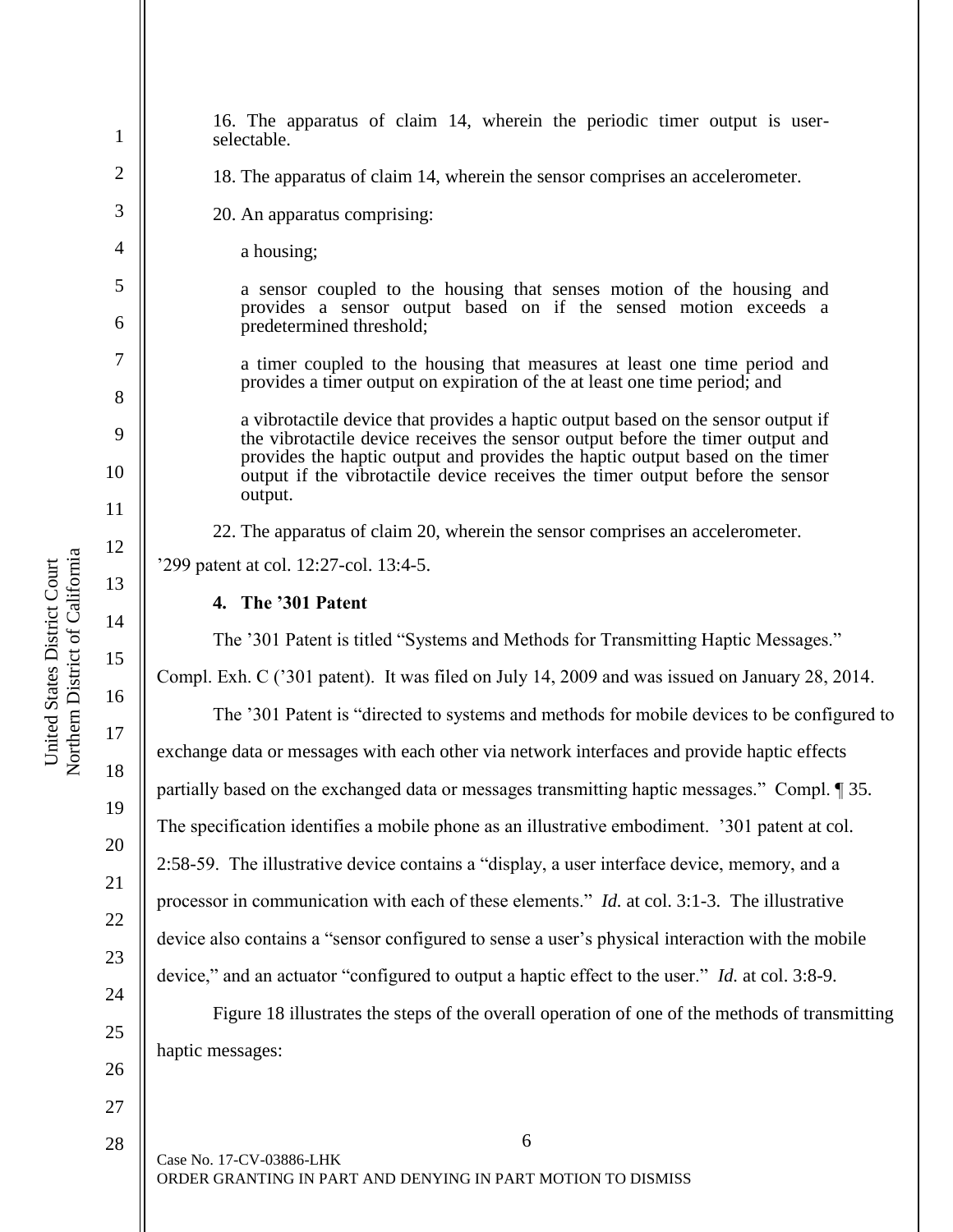

Northern District of California Northern District of California United States District Court United States District Court

1

2

3

4

5

6

7

8

9

10

11

12

13 14 15 16 17 18 19 20 21 22 23 24 25 The specification provides details about implementing the steps in the process. "Users may interact with the user interface through movements or gestures," which the sensors detect. '301 patent at col. 7:7-9. "As the user tilts, shakes, thrusts, or otherwise moves mobile device 102, the one or more sensors 114 detect these movements" and send signals to the processor. *Id.* at col. 7:9-13. "The signals may comprise one or more of: angle of the movement, speed of the movement, distance covered by the movement, or X-Y orientation of the movement." *Id.* at col. 7:13-16; *see also id.* at col. 24:22-35 (describing different user movements). The processor then determines a change in a display of the mobile device based at least in part on the sensor signals. *Id.* col. 24:51-53. "Next, the processor 110 transmits a first data signal to a second mobile device, the first data signal comprising data associated with the user interaction and the movement of the first mobile device 1808." *Id.* at col. 24:63-66. "Then, the processor 110 receives a second data signal from the second mobile device 1810." *Id.* at col. 25:6-7. "Next, processor 110 determines a second change in the display of the

26 first mobile device based at least in part on the second data signal 1812." *Id.* at col. 25:15-17.

7

27 "For example, the user of the second mobile device may move their finger across the second

28

Case No. 17-CV-03886-LHK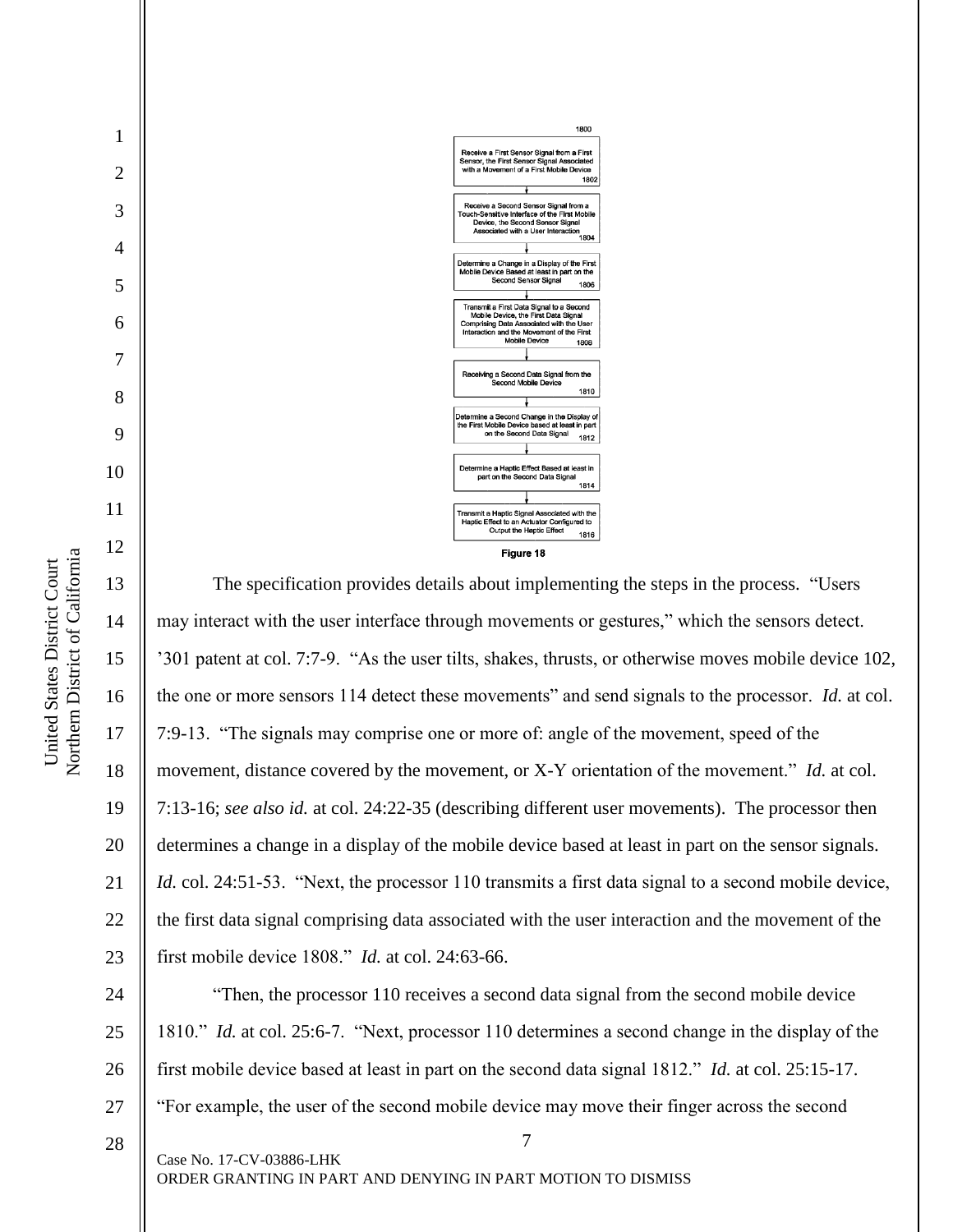2

3

4

5

6

7

8

9

10

13

14

15

16

17

18

19

20

21

22

23

24

25

mobile device to draw a picture. The second mobile device may then transmit a corresponding second signal to the first mobile device. The processor 110 of the first mobile device may then modify its display in a way that substantially correspond[s] to the display of the second mobile device." *Id.* at col. 25:22-28.

"Then, processor 110 determines a haptic effect based at least in part on the second data signal 1814." *Id.* at col. 25:33-34. In some embodiments, a user may embed a haptic effect into a message. *Id.* at col. 10:19-20. "For example, in one embodiment a user may send a message including the word 'love.' In such an embodiment, the user may append a haptic effect comprising a beating heart to the word love. Then the recipient can feel the beating heart when the recipient interacts with the word love." *Id.* at col. 10:41-46.

11 12 "Finally, the processor 110 transmits a haptic signal associated with the haptic effect to an actuator 118 configured to output the haptic effect." *Id.* at col.25:49-51.

Immersion asserts "at least claims 27, 28, 29 and 31" of the '301 Patent. Compl. ¶ 67. In the Complaint, Immersion identified claim 27 as a representative claim. *Id.* ¶ 68. The asserted claims recite:

27. A system comprising:

a processor configured to:

receive a first sensor signal from a first sensor, the first sensor configured to detect a movement of a first mobile device;

- receive a second sensor signal from a second sensor, the second sensor configured to detect an interaction with the first mobile device;
- receive a first data signal from a network interface, the network interface configured to receive signals transmitted by a second mobile device;
	- determine a change in a display signal based at least in part on the first data signal and the second sensor signal;
- determine a haptic effect based at least in part on the first data signal; and
- outputting [sic] the haptic effect.
- 26 27 28. The system of claim 27, wherein the first sensor and the second sensor are each configured to detect one or more of: contact, pressure, acceleration, inclination, inertia, or location.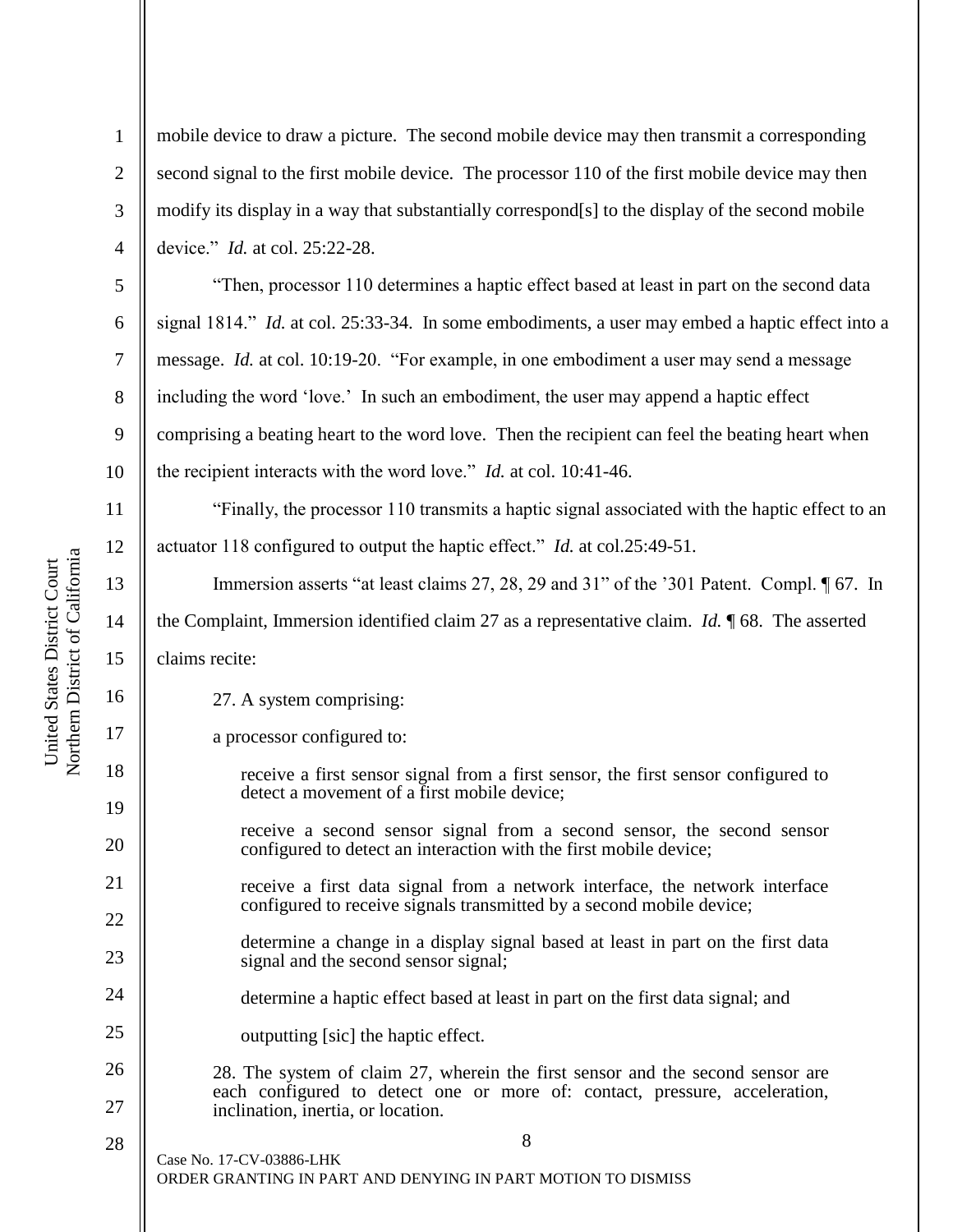29. The system of claim 27, wherein the second sensor comprises a touch-screen.

31. The system of claim 27, wherein the processor is further configured to transmit a second data signal to the network interface, and the network interface is further configured to transmit the second data signal to the second mobile device.

'301 patent at col. 28:26-54.

#### **B. Procedural History**

On July 10, 2017, Immersion filed the instant patent infringement suit. ECF No. 1. Immersion alleges that Fitbit "ha[s] infringed and continue[s] to infringe, directly and indirectly through induced and/or contributory infringement," the patents-in-suit. *Id.* ¶ 41. The products accused include the Fitbit Flex, Fitbit Flex 2, Fitbit Alta, Fitbit Alta HR, Fitbit Charge, Fitbit Charge 2, Fitbit Charge HR, Fitbit Blaze, and Fitbit Surge. *Id.*

On October 4, 2017, Fitbit filed the instant motion to dismiss. ECF No. 23 ("Mot."). On November 1, 2017, Immersion filed an opposition. ECF No. 36 ("Opp'n"). On November 17, 2017, Fitbit filed a reply. ECF No. 41 ("Reply").

## **II. LEGAL STANDARD**

#### **A. Motion to Dismiss Under Federal Rule of Civil Procedure 12(b)(6)**

Pursuant to Federal Rule of Civil Procedure 12(b)(6), a defendant may move to dismiss an action for failure to allege "enough facts to state a claim to relief that is plausible on its face." *Bell Atl. Corp. v. Twombly*, 550 U.S. 544, 570 (2007). "A claim has facial plausibility when the plaintiff pleads factual content that allows the court to draw the reasonable inference that the defendant is liable for the misconduct alleged. The plausibility standard is not akin to a 'probability requirement,' but it asks for more than a sheer possibility that a defendant has acted unlawfully." *Ashcroft v. Iqbal*, 556 U.S. 662, 678 (2009) (citation omitted).

For purposes of ruling on a Rule 12(b)(6) motion, the Court "accept[s] factual allegations in the complaint as true and construe[s] the pleadings in the light most favorable to the nonmoving party." *Manzarek v. St. Paul Fire & Marine Ins. Co.*, 519 F.3d 1025, 1031 (9th Cir. 2008). Nonetheless, the Court is not required to "'assume the truth of legal conclusions merely because they are cast in the form of factual allegations.'" *Fayer v. Vaughn*, 649 F.3d 1061, 1064 (9th Cir.

9

ORDER GRANTING IN PART AND DENYING IN PART MOTION TO DISMISS

Northern District of California Northern District of California United States District Court United States District Court

1

2

3

4

5

6

7

8

9

10

11

12

13

14

15

16

17

18

19

20

21

22

23

24

25

26

27

28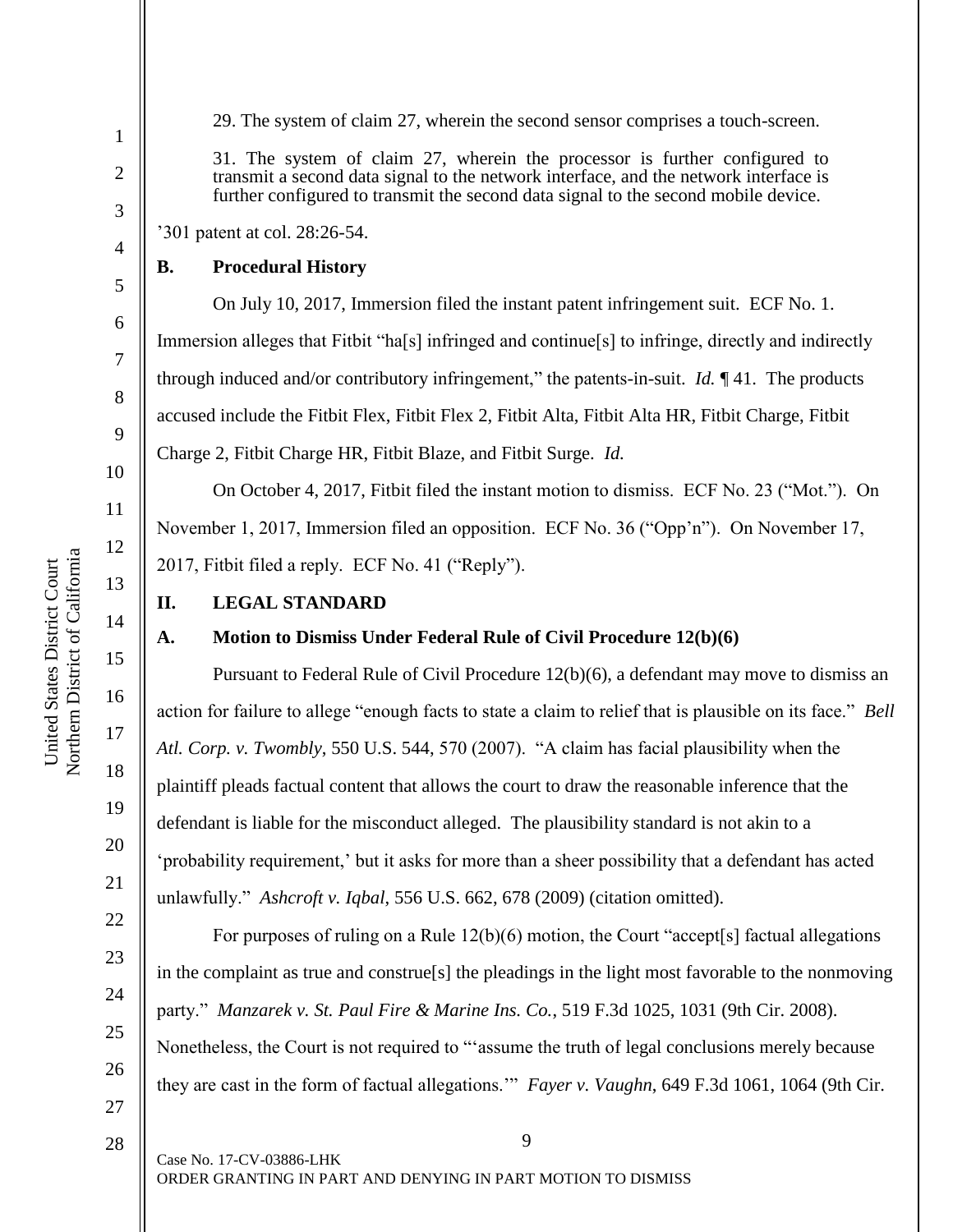2011) (quoting *W. Mining Council v. Watt*, 643 F.2d 618, 624 (9th Cir. 1981)). Mere "conclusory allegations of law and unwarranted inferences are insufficient to defeat a motion to dismiss." *Adams v. Johnson*, 355 F.3d 1179, 1183 (9th Cir. 2004). Furthermore, "'[a] plaintiff may plead [him]self out of court" if he "plead[s] facts which establish that he cannot prevail on his ... claim." *Weisbuch v. County of Los Angeles*, 119 F.3d 778, 783 n.1 (9th Cir. 1997) (quoting *Warzon v. Drew*, 60 F.3d 1234, 1239 (7th Cir. 1995)).

7

1

2

3

4

5

6

8

9

10

11

12

13

14

15

16

17

18

19

20

## **B. Motion to Dismiss for Patent Eligibility Challenges Under 35 U.S.C. § 101**

Fitbit's motion argues that the patents-in-suit fail to claim patent-eligible subject matter under 35 U.S.C. § 101 in light of the U.S. Supreme Court's decision in *Alice Corp. Pty. Ltd. v. CLS Bank International*, 134 S. Ct. 2347 (2014). The ultimate question whether a claim recites patent-eligible subject matter under § 101 is a question of law. *Intellectual Ventures I LLC v. Capital One Fin. Corp.*, 850 F.3d 1332, 1338 (Fed. Cir. 2017) ("Patent eligibility under § 101 is an issue of law[.]"); *In re Roslin Inst. (Edinburgh)*, 750 F.3d 1333, 1335 (Fed. Cir. 2014) (same). However, the Federal Circuit has identified that there are certain factual questions underlying the § 101 analysis. *See Berkheimer v. HP Inc.*, 881 F.3d 1360, 1368-69 (Fed. Cir. 2018). Accordingly, a district court may resolve the issue of patent eligibility under § 101 by way of a motion to dismiss. *See, e.g.*, *Secured Mail Sols. LLC v. Universal Wilde, Inc.*, 873 F.3d 905, 912 (Fed. Cir. 2017) (affirming determination of ineligibility made on 12(b)(6) motion); *Content Extraction & Transmission LLC v. Wells Fargo Bank, Nat'l Ass'n*, 776 F.3d 1343, 1345 (Fed. Cir. 2014) (same).

10 21 22 23 24 25 26 27 Although claim construction is often desirable, and may sometimes be necessary, to resolve whether a patent claim is directed to patent-eligible subject matter, the Federal Circuit has explained that "claim construction is not an inviolable prerequisite to a validity determination under § 101." *Bancorp Servs., L.L.C. v. Sun Life Assurance Co. of Can. (U.S.)*, 687 F.3d 1266, 1273 (Fed. Cir. 2012). Where the court has a "full understanding of the basic character of the claimed subject matter," the question of patent eligibility may properly be resolved on the pleadings. *Content Extraction*, 776 F.3d at 1349; *see also Genetic Techs. Ltd. v. Bristol-Myers* 

28

Case No. 17-CV-03886-LHK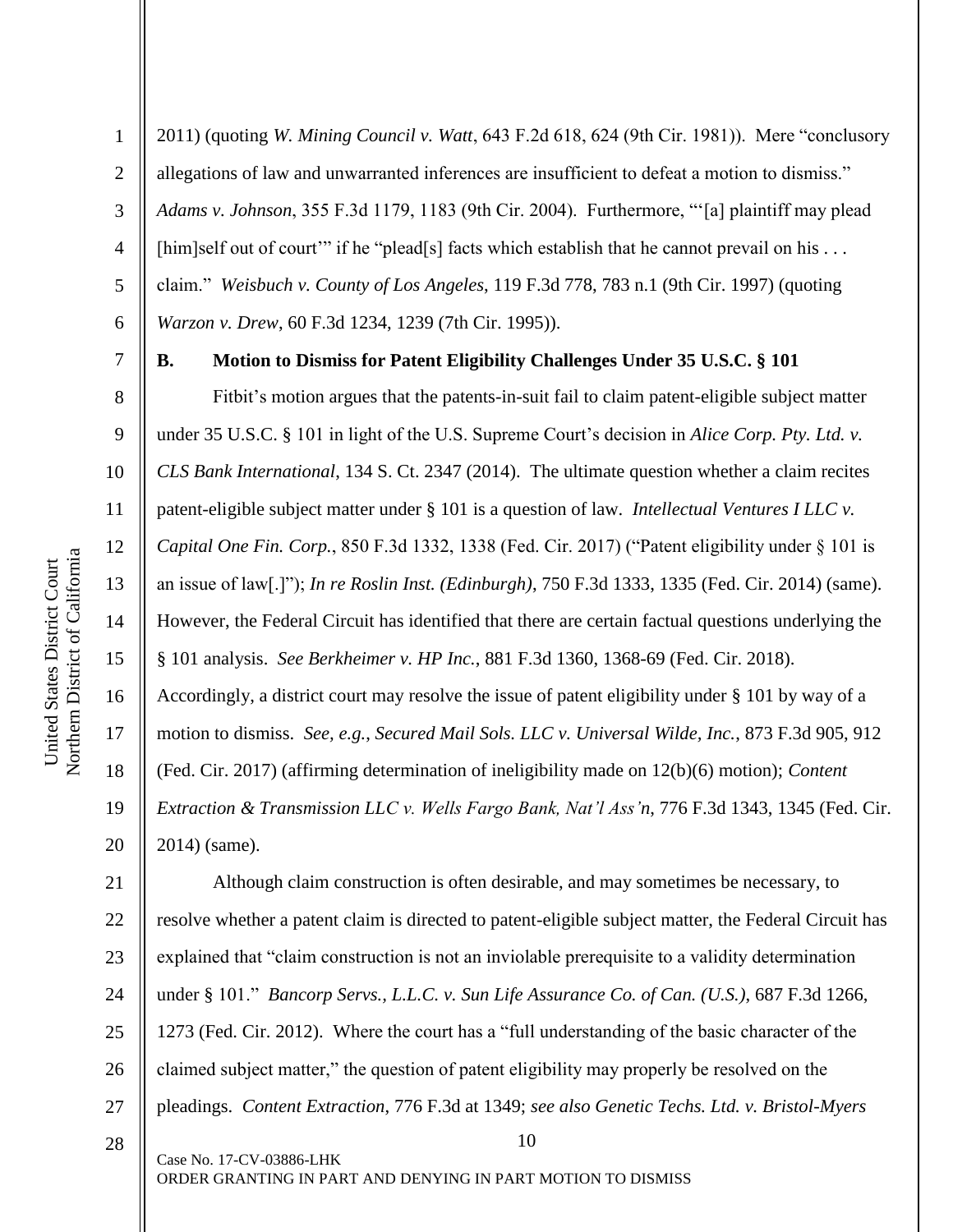2 *Squibb Co.*, 72 F. Supp. 3d 521, 539 (D. Del. 2014), *aff'd sub nom. Genetic Techs. Ltd. v. Merial L.L.C.*, 818 F.3d 1369 (Fed. Cir. 2016).

3

1

4

5

6

7

8

9

10

11

12

13

14

15

16

17

18

19

20

21

**C. Substantive Legal Standards Applicable Under 35 U.S.C. § 101**

## **1. Patent-Eligible Subject Matter Under 35 U.S.C. § 101**

Section 101 of Title 35 of the United States Code "defines the subject matter that may be patented under the Patent Act." *Bilski v. Kappos*, 561 U.S. 593, 601 (2010). Under § 101, the scope of patentable subject matter encompasses "any new and useful process, machine, manufacture, or composition of matter, or any new and useful improvement thereof." *Id.* (quoting 35 U.S.C. § 101). These categories are broad, but they are not limitless. Section 101 "contains an important implicit exception: Laws of nature, natural phenomena, and abstract ideas are not patentable." *Alice*, 134 S. Ct. at 2354 (citation omitted). These three categories of subject matter are excepted from patent-eligibility because "they are the basic tools of scientific and technological work," which are "free to all men and reserved exclusively to none." *Mayo Collaborative Servs. v. Prometheus Labs., Inc.*, 566 U.S. 66, 71 (2012) (citations omitted). The U.S. Supreme Court has explained that allowing patent claims for such purported inventions would "tend to impede innovation more than it would tend to promote it," thereby thwarting the primary object of the patent laws. *Id.* However, the U.S. Supreme Court has also cautioned that "[a]t some level, all inventions embody, use, reflect, rest upon, or apply laws of nature, natural phenomena, or abstract ideas." *Alice*, 134 S. Ct. at 2354 (alteration, internal quotation marks, and citation omitted). Accordingly, courts must "tread carefully in construing this exclusionary principle lest it swallow all of patent law." *Id.*

22 23 24 25 Court refined the "framework for distinguishing patents that claim laws of nature, natural phenomena, and abstract ideas from those that claim patent-eligible applications of those

27

11 Case No. 17-CV-03886-LHK First, we determine whether the claims at issue are directed to one of those patent-

In *Alice*, the leading case on patent-eligible subject matter under § 101, the U.S. Supreme

26 concepts" originally set forth in *Mayo*, 566 U.S. at 77. *Alice*, 134 S. Ct. at 2355. This analysis, generally known as the "*Alice*" framework, proceeds in two steps as follows:

Northern District of California Northern District of California United States District Court United States District Court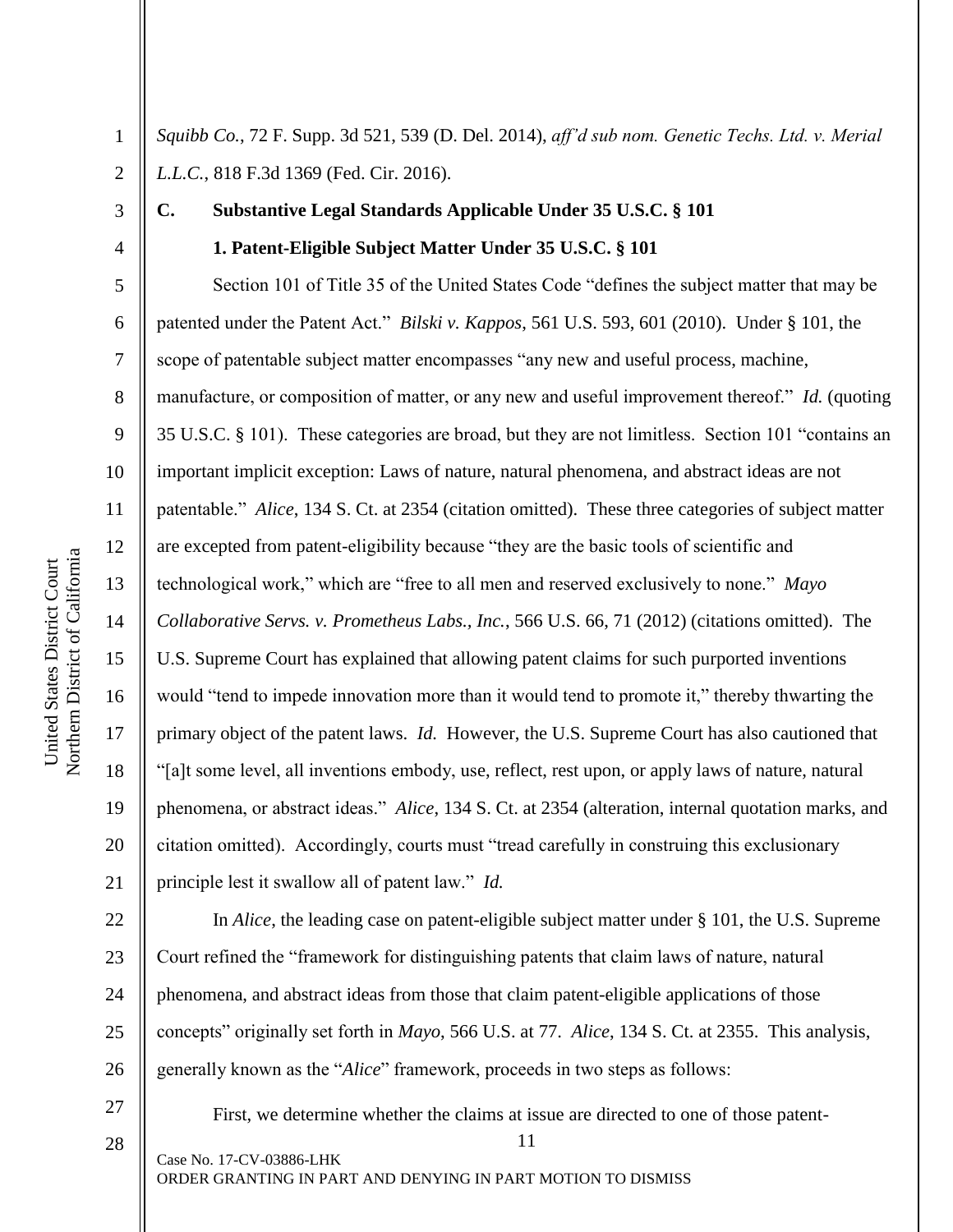2

3

4

5

6

7

8

9

10

11

12

13

14

16

17

18

19

ineligible concepts. If so, we then ask, "[w]hat else is there in the claims before us?" To answer that question, we consider the elements of each claim both individually and "as an ordered combination" to determine whether the additional elements "transform the nature of the claim" into a patent-eligible application. We have described step two of this analysis as a search for an "inventive" concept'"—*i.e.*, an element or combination of elements that is "sufficient to ensure that the patent in practice amounts to significantly more than a patent upon the [ineligible concept] itself."

*Id.* (alterations in original) (citations omitted); *see also In re TLI Commc'ns LLC Patent Litig.*, 823 F.3d 607, 611 (Fed. Cir. 2016) (describing "the now familiar two-part test described by the [U.S.] Supreme Court in *Alice*").

## **2.** *Alice* **Step One—Identification of Claims Directed to an Abstract Idea**

Neither the U.S. Supreme Court nor the Federal Circuit has set forth a bright-line test separating abstract ideas from concepts that are sufficiently concrete so as to require no further inquiry under the first step of the *Alice* framework. *See, e.g.*, *Alice*, 134 S. Ct. at 2357 (noting that "[the U.S. Supreme Court] need not labor to delimit the precise contours of the 'abstract ideas' category in this case"); *DDR Holdings, LLC v. Hotels.com, L.P.*, 773 F.3d 1245, 1256 (Fed. Cir. 2014) (observing that the U.S. Supreme Court did not "delimit the precise contours of the 'abstract ideas' category" in *Alice* (citation omitted)). As a result, in evaluating whether particular claims are directed to patent-ineligible abstract ideas, courts have generally begun by "compar[ing] claims at issue to those claims already found to be directed to an abstract idea in previous cases." *Enfish, LLC v. Microsoft Corp.*, 822 F.3d 1327, 1334 (Fed. Cir. 2016).

27

28

Two of the U.S. Supreme Court's leading cases concerning the "abstract idea" exception involved claims held to be abstract because they were drawn to longstanding, fundamental economic practices. *See Alice*, 134 S. Ct. at 2356 (claims "drawn to the concept of intermediated settlement, *i.e.*, the use of a third party to mitigate settlement risk" were directed to a patentineligible abstract idea); *Bilski*, 561 U.S. at 611-12 (claims drawn to "the basic concept of hedging, or protecting against risk" were directed to a patent-ineligible abstract idea because "[h]edging is a fundamental economic practice long prevalent in our system of commerce and taught in any introductory finance class" (citation omitted)).

12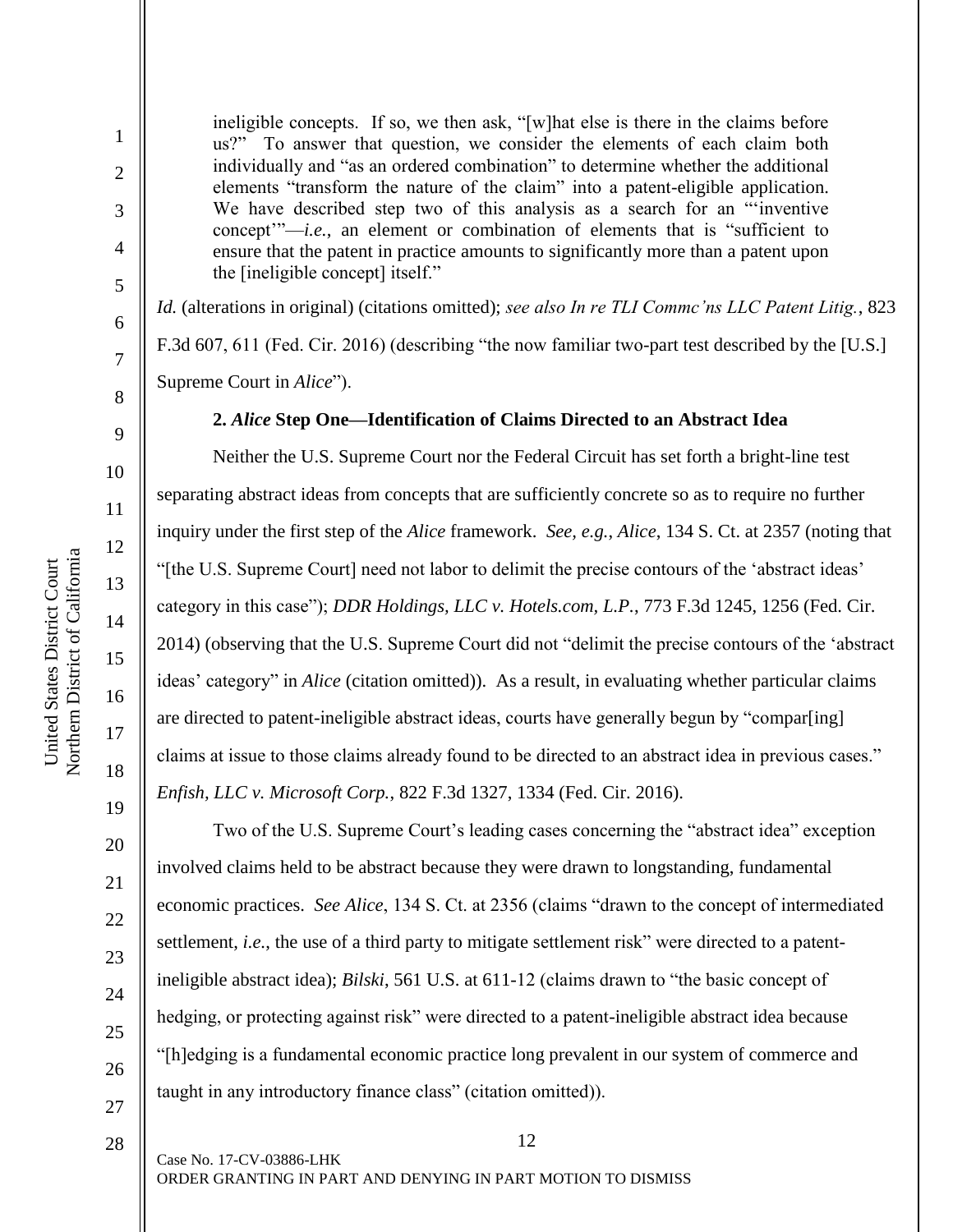2

3

4

5

6

7

8

9

10

11

12

13

14

15

16

17

18

19

20

Similarly, the U.S. Supreme Court has recognized that information itself is intangible. *See Microsoft Corp. v. AT & T Corp.*, 550 U.S. 437, 451 n.12 (2007). Accordingly, the Federal Circuit has generally found claims abstract where they are directed to some combination of acquiring information, analyzing information, and/or displaying the results of that analysis. *See FairWarning IP, LLC v. Iatric Sys., Inc.*, 839 F.3d 1089, 1094-95 (Fed. Cir. 2016) (claims "directed to collecting and analyzing information to detect misuse and notifying a user when misuse is detected" were drawn to a patent-ineligible abstract idea); *Elec. Power Grp., LLC v. Alstom S.A.*, 830 F.3d 1350, 1354 (Fed. Cir. 2016) (claims directed to an abstract idea because "[t]he advance they purport to make is a process of gathering and analyzing information of a specified content, then displaying the results, and not any particular assertedly inventive technology for performing those functions"); *In re TLI Commc'ns LLC*, 823 F.3d at 611 (claims were "directed to the abstract idea of classifying and storing digital images in an organized manner"); *see also Elec. Power Grp.*, 830 F.3d at 1353-54 (collecting cases).

However, the determination of whether other types of computer-implemented claims are abstract has proven more "elusive." *See, e.g.*, *Internet Patents Corp. v. Active Network, Inc.*, 790 F.3d 1343, 1345 (Fed. Cir. 2015) ("[P]recision has been elusive in defining an all-purpose boundary between the abstract and the concrete[.]"). As a result, in addition to comparing claims to prior U.S. Supreme Court and Federal Circuit precedents, courts considering computerimplemented inventions have taken varied approaches to determining whether particular claims are directed to an abstract idea.

21 22 23 24 25 26 27 For example, courts have considered whether the claims "purport to improve the functioning of the computer itself," *Alice*, 134 S. Ct. at 2359, which may suggest that the claims are not abstract, or instead whether "computers are invoked merely as a tool" to carry out an abstract process, *Enfish*, 822 F.3d at 1336; *see also id.* at 1335 ("[S]ome improvements in computer-related technology when appropriately claimed are undoubtedly not abstract, such as a chip architecture, an LED display, and the like. Nor do we think that claims directed to software, as opposed to hardware, are inherently abstract[.]"). The Federal Circuit has followed this

28

Case No. 17-CV-03886-LHK

ORDER GRANTING IN PART AND DENYING IN PART MOTION TO DISMISS

13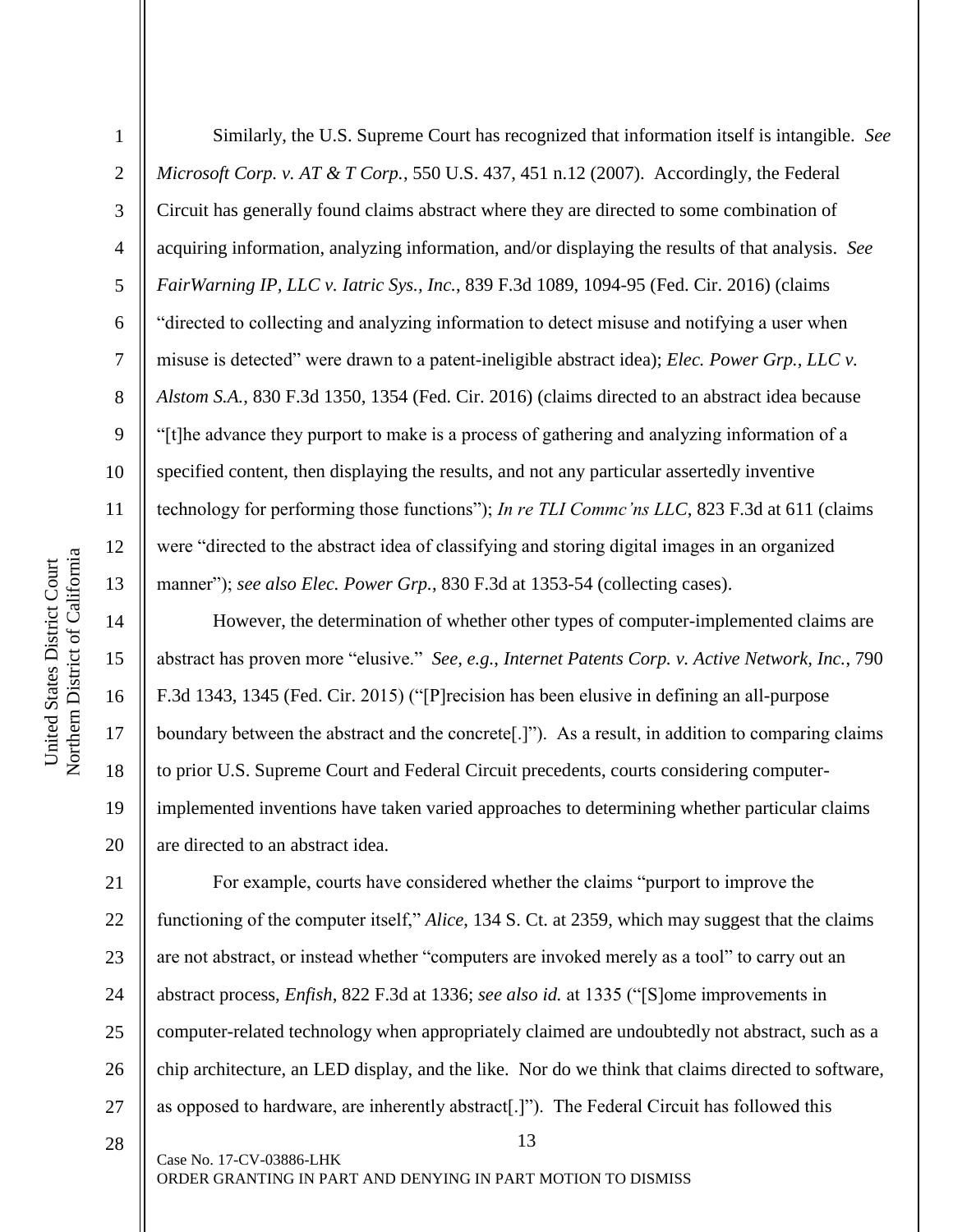13

14

15

16

17

18

19

20

1 2 3 4 5 6 7 8 9 10 11 approach to find claims patent-eligible in several cases. *See Visual Memory LLC v. NVIDIA Corp.*, 867 F.3d 1253, 1259–60 (Fed. Cir. 2017) (claims directed to an improved memory system were not abstract because they "focus[ed] on a 'specific asserted improvement in computer capabilities'—the use of programmable operational characteristics that are configurable based on the type of processor" (quoting *Enfish*, 822 F.3d at 1336)); *McRO, Inc. v. Bandai Namco Games Am. Inc.*, 837 F.3d 1299, 1314 (Fed. Cir. 2016) (claims directed to automating part of a preexisting method for 3-D facial expression animation were not abstract because they "focused on a specific asserted improvement in computer animation, i.e., the automatic use of rules of a particular type"); *Enfish*, 822 F.3d at 1335–36 (claims directed to a specific type of self-referential table in a computer database were not abstract because they focused "on the specific asserted improvement in computer capabilities (i.e., the self-referential table for a computer database)").

Similarly, the Federal Circuit has found that claims directed to a "new and useful technique" for performing a particular task were not abstract. *See Thales Visionix Inc. v. United States*, 850 F.3d 1343, 1349 (Fed. Cir. 2017) (holding that "claims directed to a new and useful technique for using sensors to more efficiently track an object on a moving platform" were not abstract); *Rapid Litig. Mgmt. Ltd. v. CellzDirect, Inc.*, 827 F.3d 1042, 1048, 1050 (Fed. Cir. 2016) (holding that claims directed to "a new and useful laboratory technique for preserving hepatocytes," a type of liver cell, were not abstract); *see also Diamond v. Diehr*, 450 U.S. 175, 187 (1981) (holding that claims for a method to cure rubber that employed a formula to calculate the optimal cure time were not abstract).

14 21 22 23 24 25 26 27 Another helpful tool used by courts in the abstract idea inquiry is consideration of whether the claims have an analogy to the brick-and-mortar world, such that they cover a "fundamental . . . practice long prevalent in our system." *Alice*, 134 S. Ct. at 2356; *see, e.g.*, *Intellectual Ventures I LLC v. Symantec Corp.*, 838 F.3d 1307, 1317 (Fed. Cir. 2016) (finding an email processing software program to be abstract through comparison to a "brick-and-mortar" post office); *Intellectual Ventures I LLC v. Symantec Corp.*, 100 F. Supp. 3d 371, 383 (D. Del. 2015) ("Another helpful way of assessing whether the claims of the patent are directed to an abstract idea is to

28

Case No. 17-CV-03886-LHK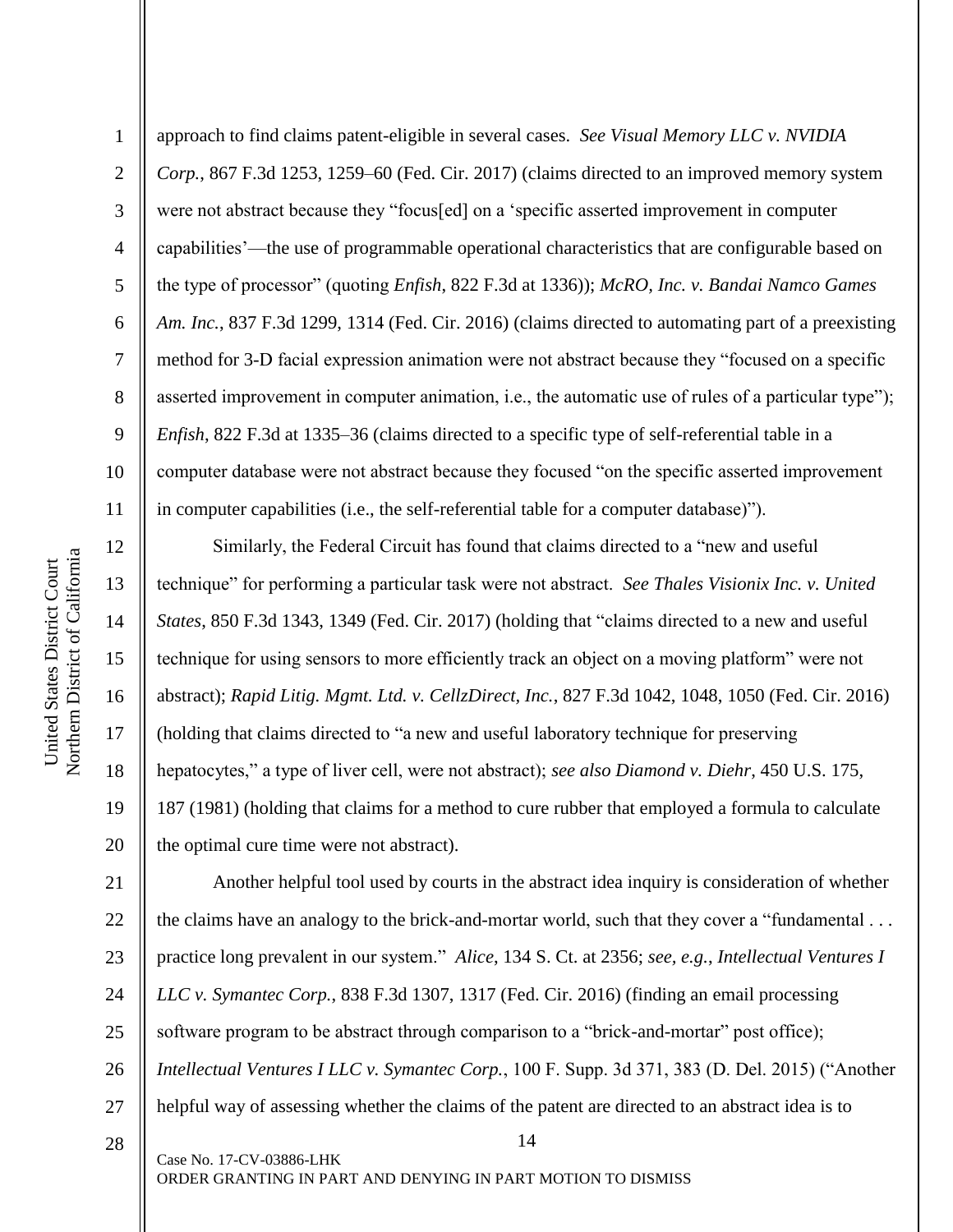5

6

7

8

9

10

11

12

13

14

15

16

17

18

19

20

21

22

1

consider if all of the steps of the claim could be performed by human beings in a noncomputerized 'brick and mortar' context." (citing *buySAFE, Inc. v. Google, Inc.*, 765 F.3d 1350, 1353 (Fed. Cir. 2014)).

Courts will also (or alternatively, as the facts require) consider a related question of whether the claims are, in essence, directed to a mental process or a process that could be done with pencil and paper. *See Synopsys, Inc. v. Mentor Graphics Corp.*, 839 F.3d 1138, 1147 (Fed. Cir. 2016) (claims for translating a functional description of a logic circuit into a hardware component description of the logic circuit were patent-ineligible because the "method can be performed mentally or with pencil and paper"); *CyberSource Corp. v. Retail Decisions, Inc.*, 654 F.3d 1366, 1372 (Fed. Cir. 2011) (claim for verifying the validity of a credit card transaction over the Internet was patent-ineligible because the "steps can be performed in the human mind, or by a human using a pen and paper"); *see also, e.g.*, *Mortg. Grader, Inc. v. First Choice Loan Servs. Inc.*, 811 F.3d 1314, 1324 (Fed. Cir. 2016) (claims for computer-implemented system to enable borrowers to shop for loan packages anonymously were abstract where "[t]he series of steps covered by the asserted claims  $\ldots$  could all be performed by humans without a computer").<sup>3</sup>

Regardless of the particular analysis that is best suited to the specific facts at issue in a case, however, the Federal Circuit has emphasized that "the first step of the [*Alice*] inquiry is a meaningful one, i.e., . . . a substantial class of claims are *not* directed to a patent-ineligible concept." *Enfish*, 822 F.3d at 1335. The court's task is thus not to determine whether claims merely involve an abstract idea at some level, *see id.*, but rather to examine the claims "in their entirety to ascertain whether their character as a whole is directed to excluded subject matter," *Internet Patents*, 790 F.3d at 1346.

- 23
- 24

 $\overline{a}$ 

<sup>25</sup> 26 <sup>3</sup> One court has noted that, like all tools of analysis, the "pencil and paper" analogy must not be unthinkingly applied. *See Cal. Inst. of Tech. v. Hughes Commc'ns Inc.*, 59 F. Supp. 3d 974, 995 (C.D. Cal. 2014) (viewing pencil-and-paper test as a "stand-in for another concern: that humans engaged in the same activity long before the invention of computers," and concluding that test was

<sup>15</sup> 27 unhelpful where "error correction codes were not conventional activity that humans engaged in before computers").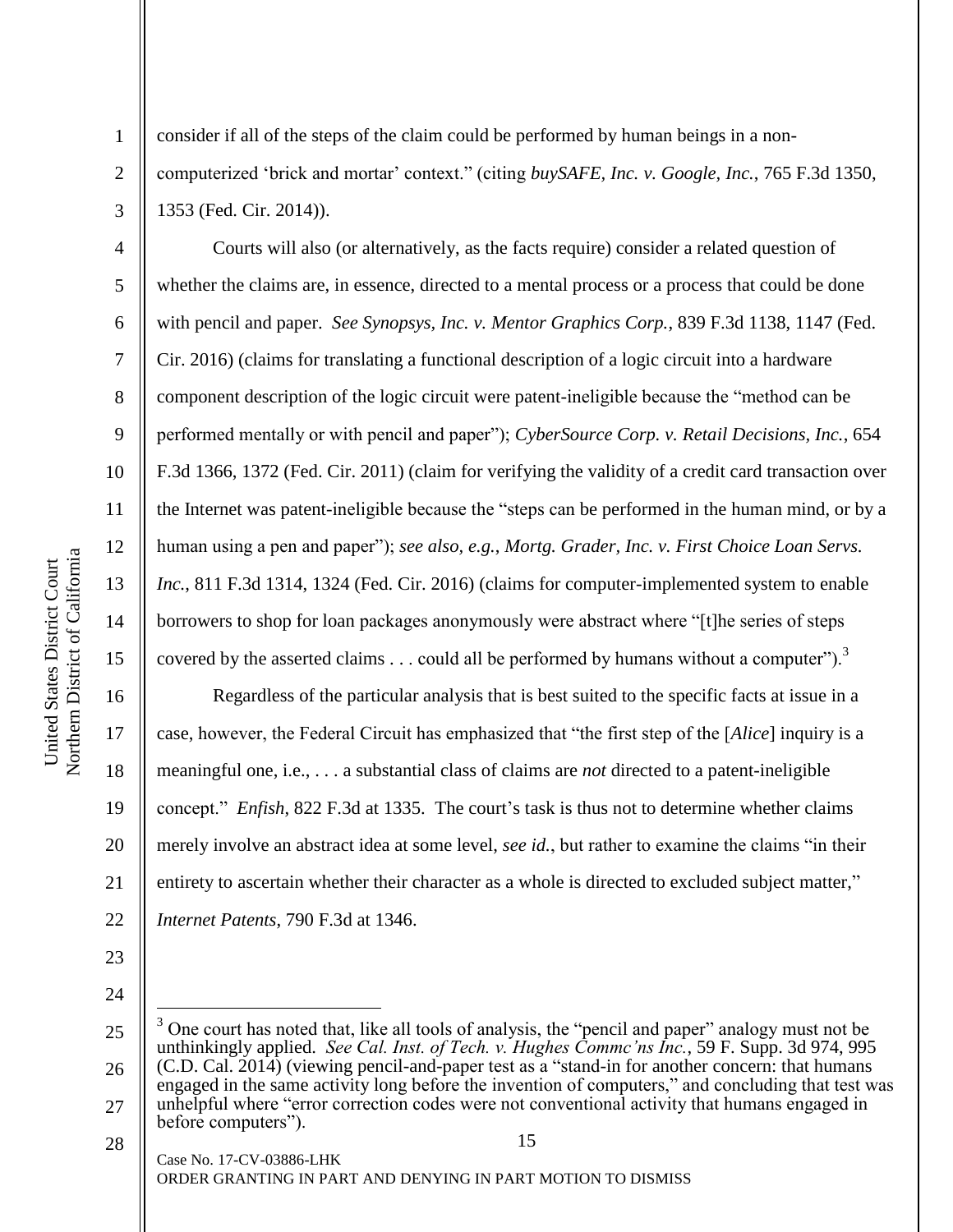2

3

4

5

6

7

8

9

10

11

12

13

14

16

17

18

19

#### **3.** *Alice* **Step Two—Evaluation of Abstract Claims for a Limiting Inventive Concept**

A claim drawn to an abstract idea is not necessarily invalid if the claim's limitations considered individually or as an ordered combination—serve to "transform the claims into a patent-eligible application." *Content Extraction*, 776 F.3d at 1348. Thus, the second step of the *Alice* analysis (the search for an "inventive concept") asks whether the claim contains an element or combination of elements that "ensure[s] that the patent in practice amounts to significantly more than a patent upon the [abstract idea] itself." 134 S. Ct. at 2355 (citation omitted).

The U.S. Supreme Court has made clear that transforming an abstract idea to a patenteligible application of the idea requires more than simply reciting the idea followed by "apply it." *Id.* at 2357 (quoting *Mayo*, 566 U.S. at 72). In that regard, the Federal Circuit has repeatedly held that "[f]or the role of a computer in a computer-implemented invention to be deemed meaningful in the context of this analysis, it must involve more than performance of 'well-understood, routine, [and] conventional activities previously known to the industry.'" *Content Extraction*, 776 F.3d at 1347-48 (alteration in original) (quoting *Alice*, 134 S. Ct. at 2359); *see also Mortg. Grader*, 811 F.3d at 1324-25 (holding that "generic computer components such as an 'interface,' 'network,' and 'database' . . . do not satisfy the inventive concept requirement"); *Bancorp Servs.*, 687 F.3d at 1278 ("To salvage an otherwise patent-ineligible process, a computer must be integral to the claimed invention, facilitating the process in a way that a person making calculations or computations could not.").

20 21 22 23 24 25 26 27 Likewise, "[i]t is well-settled that mere recitation of concrete, tangible components is insufficient to confer patent eligibility to an otherwise abstract idea" where those components simply perform their "well-understood, routine, conventional" functions. *In re TLI Commc'ns LLC*, 823 F.3d at 613 (citation omitted); *see also id.* (ruling that "telephone unit," "server," "image analysis unit," and "control unit" limitations were insufficient to satisfy *Alice* step two where claims were drawn to abstract idea of classifying and storing digital images in an organized manner). "The question of whether a claim element or combination of elements is wellunderstood, routine and conventional to a skilled artisan in the relevant field is a question of fact"

16

28

Case No. 17-CV-03886-LHK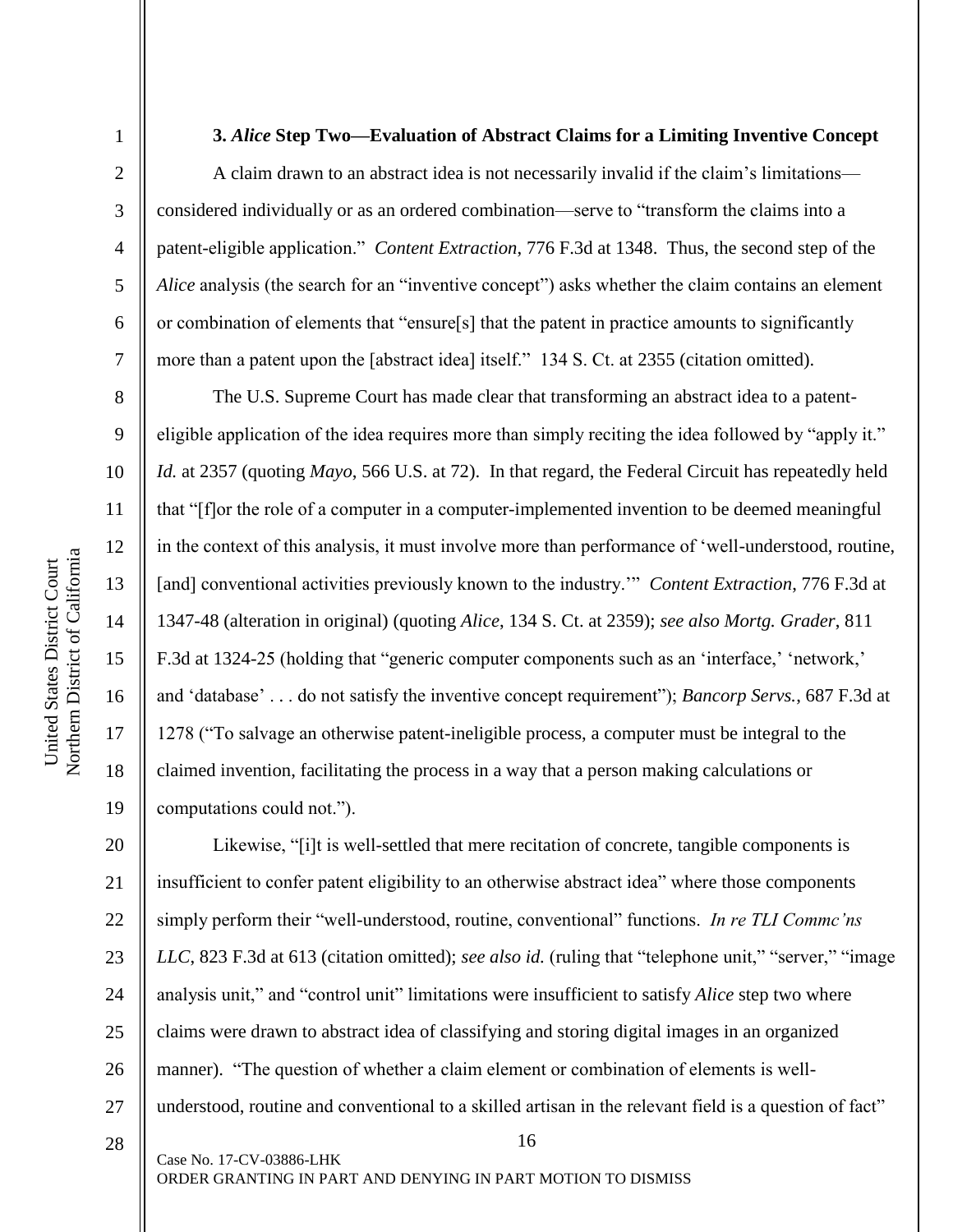2

3

4

5

6

7

8

9

18

19

20

21

22

23

24

25

26

that "must be proven by clear and convincing evidence." *Berkheimer*, 881 F.3d at 1368. This inquiry "goes beyond what was simply known in the prior art." *Id.* at 1369.

In addition, the U.S. Supreme Court explained in *Bilski* that "limiting an abstract idea to one field of use or adding token postsolution components [does] not make the concept patentable." 561 U.S. at 612 (citing *Parker v. Flook*, 437 U.S. 584 (1978)); *see also Alice*, 134 S. Ct. at 2358 (same). The Federal Circuit has similarly stated that attempts "to limit the use of the abstract idea to a particular technological environment" are insufficient to render an abstract idea patenteligible. *Ultramercial, Inc. v. Hulu, LLC*, 772 F.3d 709, 716 (Fed. Cir. 2014) (internal quotation marks and citation omitted); *see also Intellectual Ventures I LLC v. Capital One Bank (USA)*, 792 F.3d 1363, 1366 (Fed. Cir. 2015) ("An abstract idea does not become nonabstract by limiting the invention to a particular field of use or technological environment, such as the Internet.").

In addition, a "non-conventional and non-generic arrangement of known, conventional pieces" can amount to an inventive concept. *BASCOM Glob. Internet Servs., Inc. v. AT&T Mobility LLC*, 827 F.3d 1341, 1350 (Fed. Cir. 2016). For example, in *BASCOM*, the Federal Circuit addressed a claim for Internet content filtering performed at "a specific location, remote from the end-users, with customizable filtering features specific to each end user." *Id.* Because this "specific location" was different from the location where Internet content filtering was traditionally performed, the Federal Circuit concluded this was a "non-conventional and nongeneric arrangement of known, conventional pieces" that provided an inventive concept. *Id.* As another example, in *Amdocs (Israel) Ltd. v. Openet Telecom, Inc.*, the Federal Circuit held that claims relating to solutions for managing accounting and billing data over large, disparate networks recited an inventive concept because they contained "specific enhancing limitation[s] that necessarily incorporate[d] the invention's distributed architecture." 841 F.3d 1288, 1301 (Fed. Cir. 2016), *cert. denied*, 138 S. Ct. 469 (Nov. 27, 2017). The use of a "distributed architecture," which stored accounting data information near the source of the information in the disparate networks, transformed the claims into patentable subject matter. *Id.*

17

27 28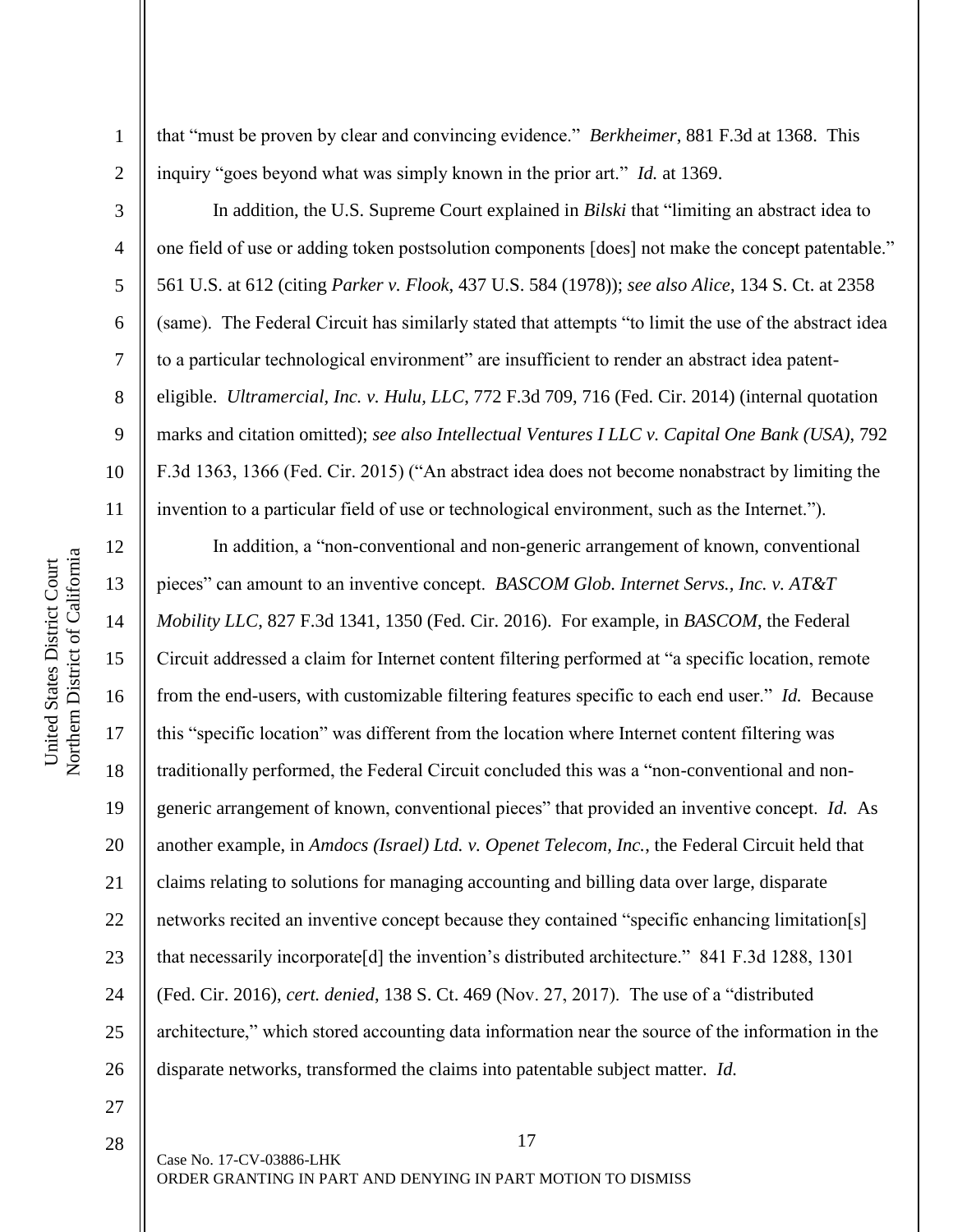6

7

8

9

10

11

12

13

14

15

16

17

18

19

20

22

23

24

25

26

27

1

#### **4. Preemption**

In addition to these principles, courts sometimes find it helpful to assess claims against the policy rationale for § 101. The U.S. Supreme Court has recognized that the "concern that undergirds [the] § 101 jurisprudence" is preemption. *Alice*, 134 S. Ct. at 2358. Thus, courts have readily concluded that a claim is not patent-eligible when the claim is so abstract that it preempts "use of [the claimed] approach in all fields" and "would effectively grant a monopoly over an abstract idea." *Bilski*, 561 U.S. at 612. However, the inverse is not true: "[w]hile preemption may signal patent ineligible subject matter, the absence of complete preemption does not demonstrate patent eligibility." *FairWarning*, 839 F.3d at 1098 (alteration in original) (citation omitted).

#### **III. DISCUSSION**

Fitbit's motion to dismiss contends that the asserted claims of the patents-in-suit fall within the patent-ineligible "abstract ideas" exception to § 101. The Court applies the *Alice* framework described above to these claims. However, the Court need not individually analyze every claim if certain claims are representative. *See generally Alice*, 134 S. Ct. at 2359-60 (finding claims to be patent-ineligible based on analysis of one representative claim). Here, the parties agree that claim 19 of the '105 Patent and claim 27 of the '301 Patent are representative. Mot. at 4, 8; Compl. ¶¶ 45, 68. Immersion asserts claim 14 of the '299 Patent is representative, Compl. ¶ 57, while Fitbit contends that claim 20 of the '299 Patent is representative, Mot. at 7. As a result, the Court analyzes claim 19 of the '105 Patent, claims 14 and 20 of the '299 Patent, and claim 27 of the '301 Patent.

#### 21 **A. The '105 Patent**

# **1.** *Alice* **Step One for Claim 19 of the '105 Patent—Whether the Claim Is Directed to an Abstract Idea**

Step one of the *Alice* framework directs the Court to assess "whether the claims at issue are directed to [an abstract idea]." *Alice*, 134 S. Ct. at 2355. The step one inquiry "applies a stageone filter to claims, considered in light of the specification, based on whether 'their character as a whole is directed to excluded subject matter.'" *Enfish*, 822 F.3d at 1335 (citation omitted). Thus,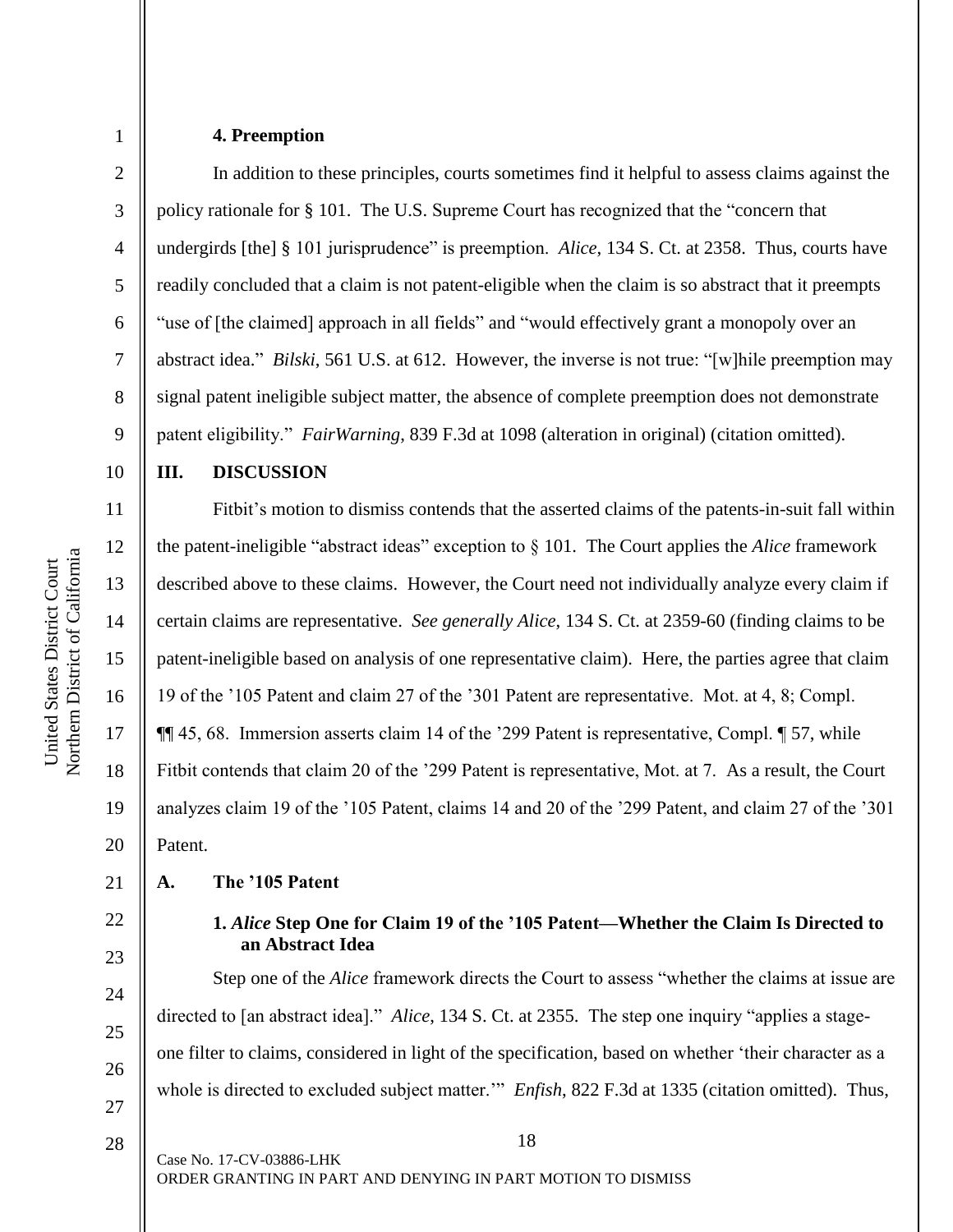Northern District of California Northern District of California United States District Court United States District Court

9

10

11

12

13

14

15

1 2 3 4 5 6 7 8 the Court conducts its step one inquiry by first identifying what the "character as a whole" of claim 19 of the '105 Patent is "directed to," and then discussing whether this is an abstract idea. In distilling the character of a claim, the Court is careful not to express the claim's focus at an unduly "high level of abstraction . . . untethered from the language of the claims," but rather at a level consonant with the level of generality or abstraction expressed in the claims themselves. *Enfish*, 822 F.3d at 1337; *see also Thales Visionix*, 850 F.3d at 1347 ("We must therefore ensure at step one that we articulate what the claims are directed to with enough specificity to ensure the step one inquiry is meaningful.").

Fitbit argues that claim 19 of the '105 Patent is directed to "vibrating to communicate that an event that is independent of the user of a device, *e.g.*, receipt of an email, has occurred." Mot. at 9. Fitbit asserts that "[t]here is no purpose for the haptic effect beyond simply communicating to the user that the event occurred." *Id.* Fitbit cites *FairWarning* for the proposition that notification is an abstract idea, and Fitbit goes on to argue that the fact that the claim is framed as a device does not eliminate its abstract nature because the device comprises only generic components. *Id.* at 10.

16 17 18 19 20 21 22 23 24 25 26 27 Immersion counters that "[c]laim 19 does not simply recite vibrating to communicate an independent event, but also involves signaling through the use of a processor and actuator to physically drive the felt haptic effect of a portable computer device with a touch-controlled graphical user interface, in response to a pre-determined event that did not result from the user's interaction with the computer device through the user interface." Opp'n at 9. Immersion argues that "the character as a whole" of claim 19 is not abstract for three reasons. *Id.* First, the claim does not concern only a mental process or information processing, but rather the claim is "tethered to a physical device." *Id.* Second, the device "creates feedback and physical sensations (such as vibrating, clicks, pulses, etc.)," which differentiates the device from the generic computing elements that only process information in the more typical "abstract idea" case. *Id.* Third, "claim 19 requires an 'event that is independent of the user of the device,' which itself suggests that claim[] 19 is not merely an 'abstract idea' because the haptic effect is tied to a specific type of

19

28

Case No. 17-CV-03886-LHK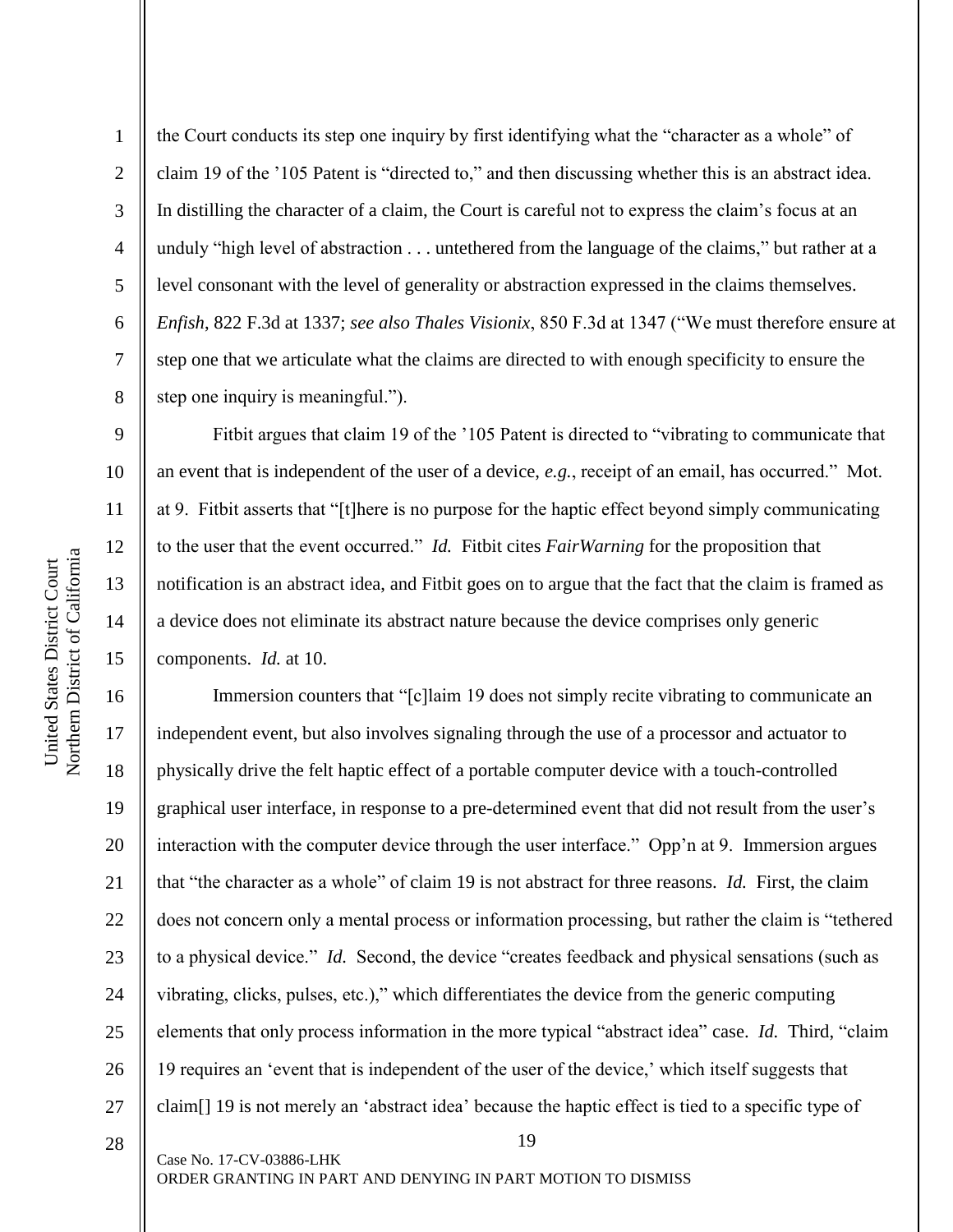2

3

4

5

6

7

8

9

10

11

12

13

14

15

16

17

18

19

event in a particular type of device." *Id.*

Fitbit replies that claim 19's inclusion of ""a processor,' an 'actuator,' and 'signaling'" do not affect the "directed to" inquiry, because "those items merely reflect a conventional implementation of the idea." Reply at 2. Moreover, Fitbit argues that "the mere presence of physical components in the claims is insufficient to confer patent eligibility." *Id.* at 3 (citing *Alice*, 134 S. Ct. at 2358). Fitbit also points out that claim 19 does not mention a "touch-controlled graphical user interface," as Immersion asserts that it does. *Id.* at 3.

The United States Supreme Court's decision in *Diamond v. Diehr*, 450 U.S. 175, and the Federal Circuit's decision in *Thales Visionix*, 850 F.3d 1343, are instructive in evaluating the parties' arguments. In *Diehr*, the claimed invention was "a process for molding raw, uncured synthetic rubber into cured precision products." 450 U.S. at 177. Before the invention of the claimed process, rubber manufacturers calculated how long to leave rubber in a mold press by using the Arrhenius equation, which is a law of nature. *Id.* However, the industry was not able to "obtain uniformly accurate cures because the temperature of the molding press could not be precisely measured, thus making it difficult to do the necessary computations to determine cure time." *Id.* at 178. The new process overcame this problem by "constantly measuring the actual temperature inside the mold" and then feeding the temperatures into a computer that "repeatedly recalculates the cure time by use of the Arrhenius equation." *Id.* The patent examiner rejected the claims as drawn to ineligible subject matter under § 101.

20 21 22 23 24 25 26 27 The U.S. Supreme Court disagreed. The U.S. Supreme Court concluded that "a claim drawn to subject matter otherwise statutory does not become nonstatutory simply because it uses a mathematical formula, computer program, or digital computer." *Id.* at 187. Applying that conclusion to the rubber-curing process before it, the U.S. Supreme Court held that "Arrhenius' equation is not patentable in isolation, but when a process for curing rubber is devised which incorporates in it a more efficient solution of the equation, that process is at the very least not barred at the threshold by § 101." *Id.* at 188. The U.S. Supreme Court also explained that claims "must be considered as a whole" and that "[i]t is inappropriate to dissect the claims into old and

20

28

Case No. 17-CV-03886-LHK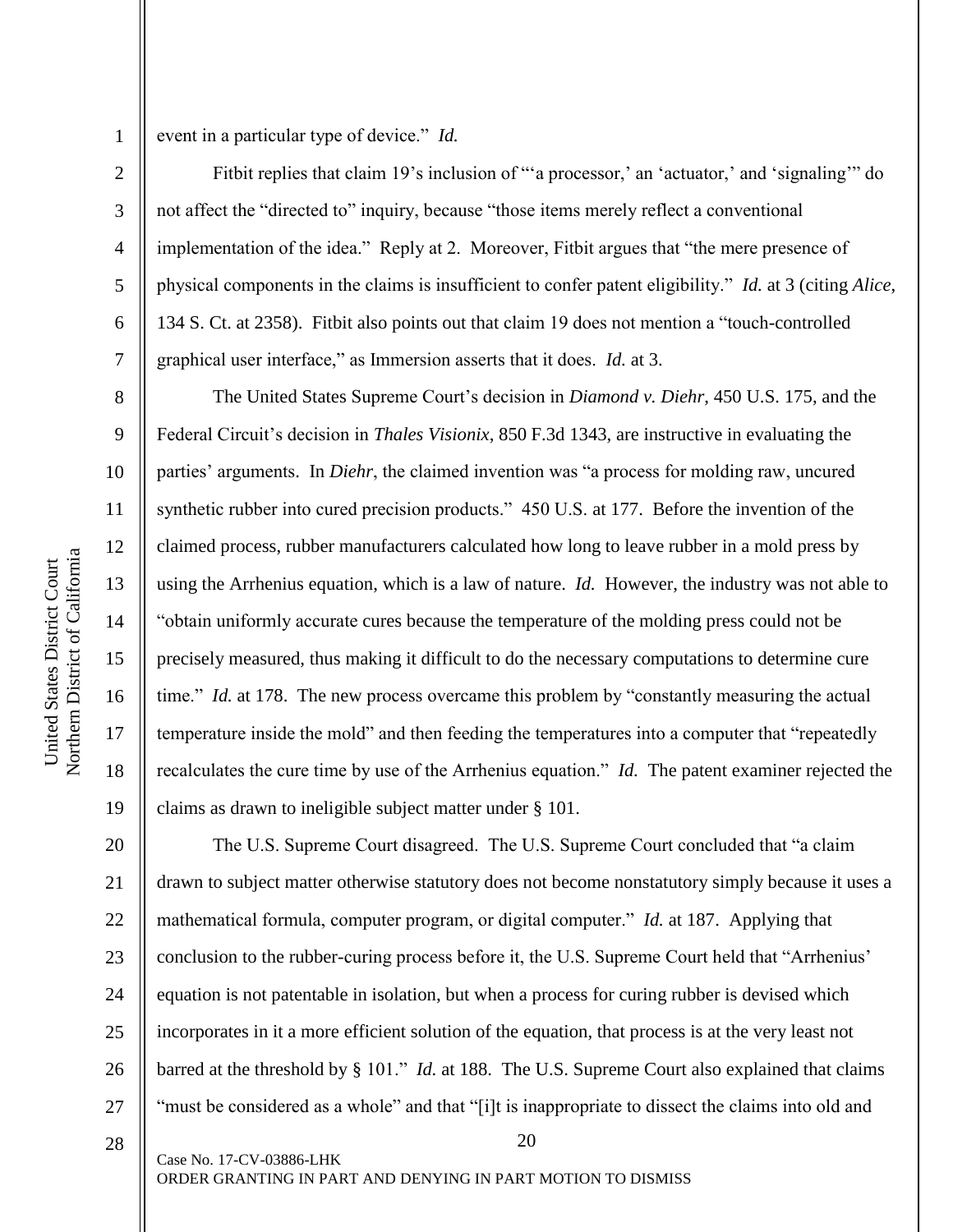2

3

4

5

6

7

8

9

10

11

12

13

14

15

17

18

19

21

new elements and then to ignore the presence of the old elements in the analysis." *Id.*

The Federal Circuit applied *Diehr* in *Thales Visionix*. In *Thales Visionix*, the patent disclosed an inertial tracking system for tracking the motion of an object relative to a moving reference frame. The system used inertial sensors and mathematical equations to track the position and orientation of the object. 850 F.3d at 1345. The trial court held that the claims were directed to the abstract idea of using laws of nature governing motion to track objects at *Alice* step one and that there was no inventive concept beyond the abstract idea at step two. *Id.* at 1346. The Federal Circuit reversed. The Federal Circuit concluded that the claims in *Thales Visionix* were "nearly indistinguishable from the claims at issue in *Diehr*" for purposes of evaluating patent eligibility. *Id.* at 1348. Specifically, the Federal Circuit held that the "claims are not merely directed to the abstract idea of using 'mathematical equations for determining the relative position of a moving object to a moving reference frame,' as the [trial court] found. Rather, the claims are directed to systems and methods that use inertial sensors in a non-conventional manner to reduce errors in measuring the relative position and orientation of a moving object on a moving reference frame." *Id.* at 1348-49 (citation omitted).

16 20 22 The Federal Circuit in *Thales Visionix* also cautioned that "[a]t step one, 'it is not enough to merely identify a patent-ineligible concept underlying the claim; we must determine whether that patent-ineligible concept is what the claim is 'directed to.'" *Id.* at 1349 (quoting *Rapid Litig.*, 827 F.3d at 1050). The Federal Circuit determined that "[f]ar from claiming the equations themselves, the claims seek to protect only the application of physics to the unconventional configuration of sensors as disclosed." *Id.* As such, the Federal Circuit held that the claims were not directed to an abstract idea and that they survived *Alice* step one as a result. *Id.*

23 24 25 26 27 Under *Diehr* and *Thales Visionix*, it is clear that simply incorporating an abstract idea in part of a claim that is otherwise directed to patentable subject matter does not necessarily render the entire claim ineligible. Applying that principle to claim 19 of the '105 Patent, the Court finds that claim 19 is directed to a device that provides haptic feedback to communicate that one of several predetermined user-independent events has occurred. While Fitbit is correct that

21

28

Case No. 17-CV-03886-LHK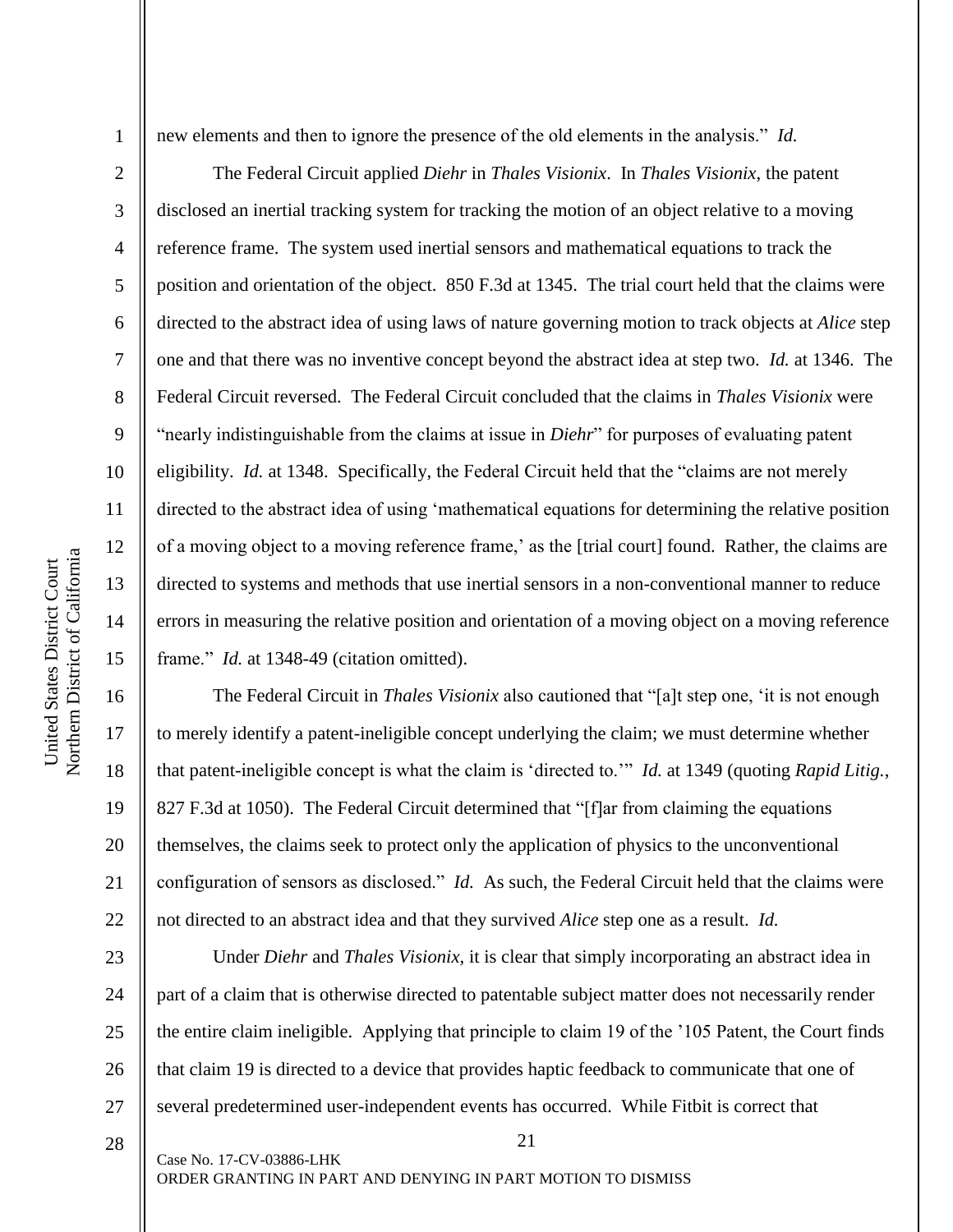2

3

4

notification is a prominent idea of claim 19 and that notification is an abstract idea, *see, e.g.*, *FairWarning*, 839 F.3d at 1094, characterizing claim 19 as directed only to the abstract idea of notification, or even as directed only to the abstract idea of notification through vibration, strays too far from the weight of the claim. The weight of the claim clearly focuses on a tangible, nonabstract device as the invention which, through the allegedly unconventional combination of components, contains the new and useful feature of notifying the device's user of independent events through vibration. *See Thales Visionix*, 850 F.3d at 1348-49; '105 patent at col. 1:64-col. 2:3 (noting that touchpads of the prior art lack haptic feedback); '105 patent at col. 12:61-67 (discussing scenario in which a user is notified of an event by vibration after having looked away from the screen). Indeed, a significant majority of the specification details various physical features of the claimed inventions, including different types of actuators and how an actuator can be coupled to the housing of the device. *See* '105 patent at col. 5:5-col. 12:49, col. 15:1-col. 16:17. The fact that part of the claim contains an abstract idea does not make the claim patentineligible under § 101. *See Alice*, 134 S. Ct. at 2354 ("[A]n invention is not rendered ineligible for patent simply because it involves an abstract concept.").

18 19 20 21 22 23 24 25 Fitbit would have the Court ignore the physical components of claim 19 because the components considered individually are not new or inventive. *See* Mot. at 10; Reply at 4. However, this argument directly contradicts *Diehr*'s admonition that "[i]t is inappropriate to dissect the claims into old and new elements and then to ignore the presence of the old elements in the analysis." *Diehr*, 450 U.S. at 188; *see also Baxter Int'l, Inc. v. Carefusion Corp.*, No. 15-cv-9986, 2016 WL 2770787, at \*9 (N.D. Ill. May 13, 2016) ("CareFusion identifies no precedent entitling a court to limit its Section 101 analysis to 'novel' features while ignoring the tangible components of a claimed patent. Indeed, the majority opinion in *Diehr* appears to caution against such a view."). In addition, *Thales Visionix* makes clear that a new and useful arrangement of known components can be patent-eligible. 850 F.3d at 1348-49.

26 27 Moreover, the cases that Fitbit cites for the proposition that ordinary components do not render a claim patent-eligible often concern method claims that use generic computers as tools to

22

Case No. 17-CV-03886-LHK

28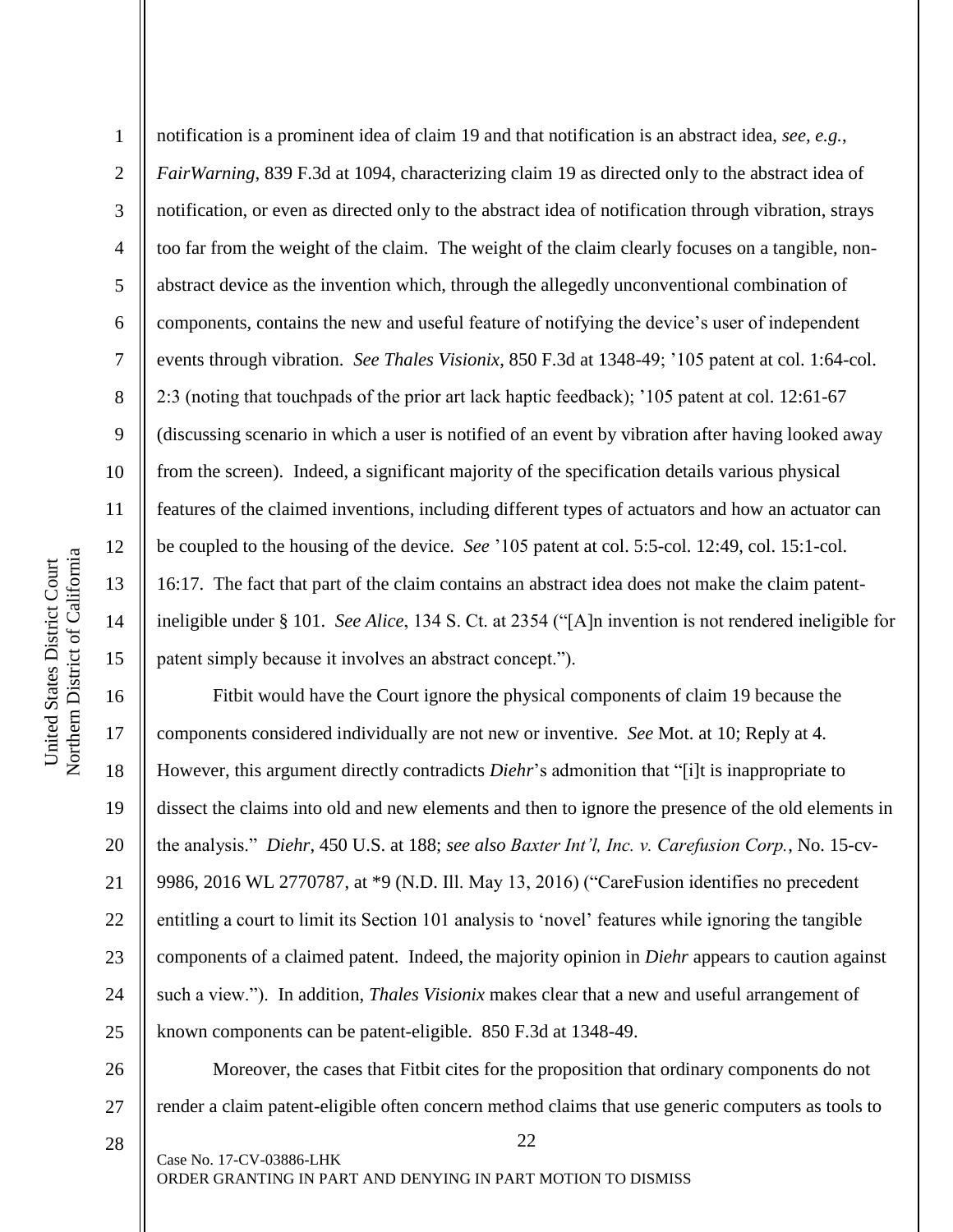1 2 3 4 5 6 7 8 9 10 11 12 13 14 15 implement the abstract idea in the method. *See, e.g.*, *Affinity Labs of Tex., LLC v. DIRECTV, LLC*, 838 F.3d 1253, 1261 (Fed. Cir. 2016) (holding that method claim that implemented abstract idea using conventional tangible components was directed to an abstract idea at step one); *Elec. Power Grp.*, 830 F.3d at 1355 (same); *see also FairWarning*, 839 F.3d at 1096 (describing a system claim as "merely graft[ing] generic computer components onto otherwise ineligible method claims"). These cases are distinguishable from the instant claim, where the focus of the claim is a new and useful application of notification embodied in a physical device. *See Thales Visionix*, 850 F.3d at 1349 ("the claims seek to protect only the application of physics to the *unconventional configuration* of sensors as disclosed" (emphasis added)). Here, the '105 Patent states that no previous touchpad incorporated haptic feedback and describes the problem as how to notify a user that a task has completed or another event has occurred when the user is not looking at the screen. '105 patent at col. 1:64-65, col. 12:61-67. Accordingly, Immersion's invention of a touchpad or other similar device that provides haptic feedback is a new arrangement of known components that solves the problem of how to provide non-audio, non-visual notification to a user. Such an invention is patent-eligible.

16 17 18 19 20 21 22 23 24 25 26 27 Indeed, other district courts that have rejected § 101 challenges where the claims are directed to a physical device that merely incorporates an abstract idea as part of its operation. *See POWERbahn, LLC v. Found. Fitness LLC*, No. 3:15-cv-00327-MMD-WGC, 2016 WL 4318978, at \*3 (D. Nev. Aug. 11, 2016) ("While it is true that the claim includes a formula, the claim is clearly directed at a piece of exercise equipment, and the formula is simply one part of the overall scheme. Including a law of nature as one part of a claim does not transform the entire scheme into an abstract idea."); *Polaris Innovations Ltd. v. Kingston Tech. Co.*, 223 F. Supp. 3d 1026, 1034 (C.D. Cal. 2016) (noting that the defendant had not "cited any case where a court found that a claim for a purportedly novel physical configuration of a piece of computer hardware was deemed patent-ineligible because it was merely the embodiment of an abstract process" and distinguishing cases involving "patented *processes* running on what the courts found to be generic hardware"); *Baxter Int'l*, 2016 WL 2770787 at \*12 (declining defendant's invitation to ignore physical

28

Case No. 17-CV-03886-LHK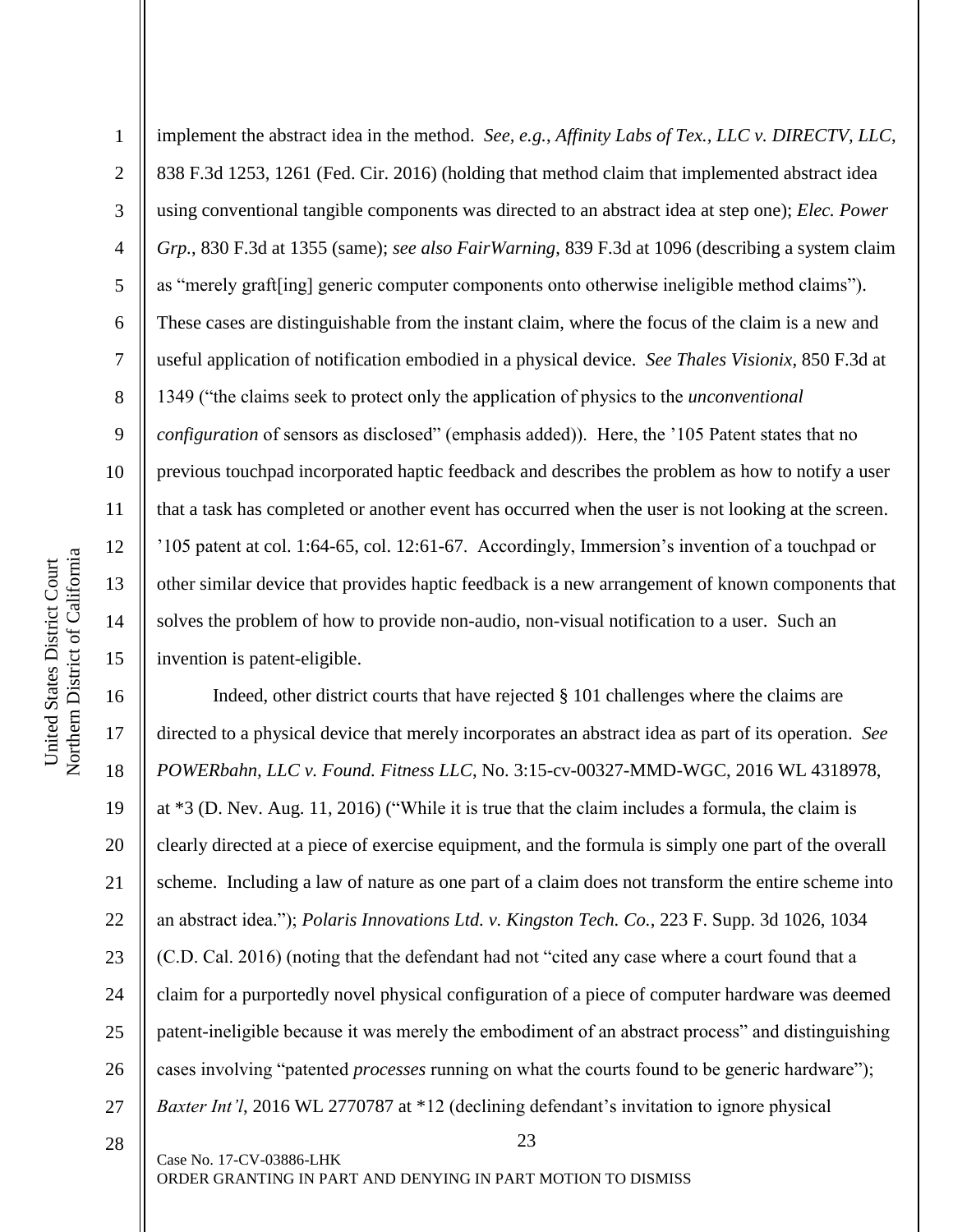1 2 components of a claimed invention that were known in the prior art and instead considering the patent as a whole).

As such, the Court concludes at step one of the *Alice* framework that claim 19 is not directed to an abstract idea. Accordingly, the Court need not reach *Alice* step two. Fitbit's motion to dismiss the '105 Patent claims is DENIED.

**B. The '299 Patent**

3

4

5

6

7

8

9

10

11

12

13

14

15

16

17

18

19

20

21

22

23

24

25

26

27

28

## **1.** *Alice* **Step One for Claims 14 and 20 of the '299 Patent—Whether the Claims Are Directed to an Abstract Idea**

The parties' arguments regarding the '299 Patent are substantially similar to their arguments regarding the '105 Patent. Fitbit argues that claim 20 of the '299 Patent is "directed to the abstract idea of vibrating to communicate movement of a device or expiration of a timer." Mot. at 15. Just as it did for the '105 Patent, Fitbit invokes *FairWarning* to argue that notification is an abstract idea, and then Fitbit argues that the physical components of the claimed device "are merely generic electronic components used to perform the abstract idea." Mot. at 16. Fitbit also argues that the '299 Patent claims "fundamental practices long prevalent in human society." *Id.* Specifically, Fitbit argues that the "concept of notifying a person when either a motion threshold has been reached or time has run out has long been performed by humans," such as a physical therapist who counts the number of times a patient has performed an exercise movement and notifies the patient upon completion. *Id.*

Immersion responds that the '299 Patent "claims the improvement of the operation of a vibrotactile device based on the timing of sensed motion and rest of a device that a user may hold or wear, and it is thus not an abstract idea." Opp'n at 17. Specifically, Immersion argues that the incorporation of haptic feedback into a motion-tracking device improved upon previous motiontracking devices by enabling user notification through vibration, which is helpful in hectic environments where a visual or auditory notification might not be effective. *Id.* at 17-18. Immersion also disputes Fitbit's characterization of the asserted claims in the '299 Patent as replicating longstanding human activity, as such characterization ignores the physical components

24

Case No. 17-CV-03886-LHK

Northern District of California Northern District of California United States District Court United States District Court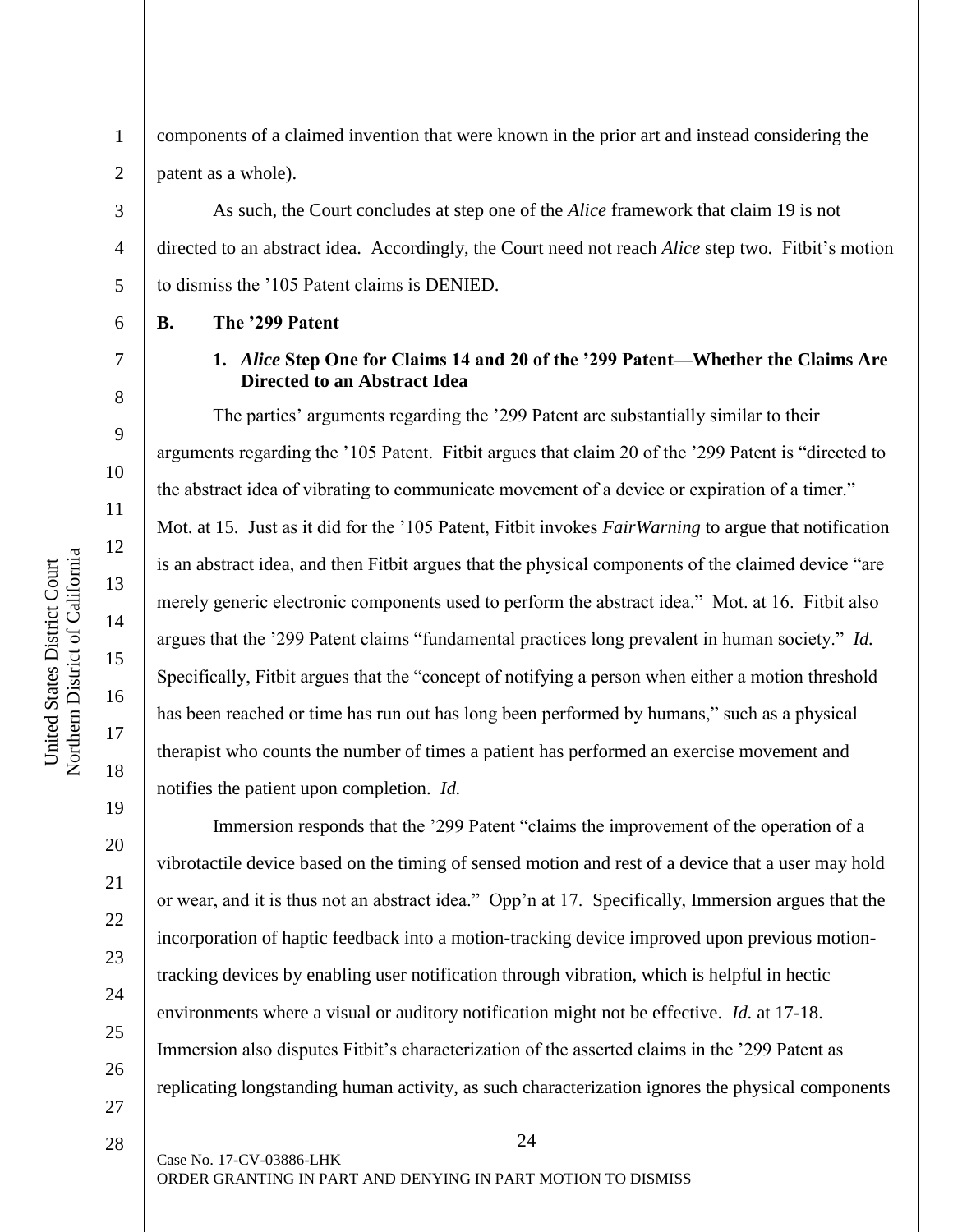of the device. *Id.* at 18.

1

2

3

4

5

6

7

8

9

10

11

12

13

14

15

16

17

Fitbit responds that Immersion fails to distinguish the Federal Circuit's cases holding that collecting and analyzing data and notifying the user of the results of that analysis claim an abstract idea. Reply at 9.

The Court finds that claim 14 of the '299 Patent is directed to an apparatus that senses motion, counts the number of motions that occur, and notifies a user through haptic feedback once a threshold number of motions occur. The Court finds that claim 20 of the '299 Patent is directed to an apparatus that senses motion, tracks time, and notifies a user through haptic feedback when either a threshold amount of motion occurs or time expires, whichever happens first. The Court finds Fitbit's arguments that the '299 Patent is directed to an abstract idea unpersuasive for essentially the same reasons detailed above for the '105 Patent. Namely, characterizing claims 14 and 20 as directed to the abstract idea of notification based on motion or a timer ignores the fact that the claimed invention is a tangible device comprising a new and useful arrangement of components that solves the problem of how to notify a user that a predetermined number of motions have occurred in an environment where audio or visual alerts would not be effective.<sup>4</sup> *See Thales Visionix*, 850 F.3d at 1348-49. As such, the Court finds that claims 14 and 20 are not directed to an abstract idea.

18 19 20 21 22 The Federal Circuit's recent decision in *Core Wireless Licensing S.A.R.L. v. LG Electronics, Inc.*, 880 F.3d 1356 (Fed. Cir. 2018), supports the Court's conclusion that claims 14 and 20 are not directed to an abstract idea. The claims at issue in *Core Wireless* disclosed computing devices with improved display interfaces, where the improved interfaces were particularly useful for electronic devices with small screens. *Id.* at 1359. The defendant argued

23 24

 $\overline{a}$ 

<sup>25</sup> 26 27 4 The parties cite to *Fitbit Inc. v. AliphCom*, 2017 WL 819235 (N.D. Cal. Mar. 2, 2017), in which another court in this district held that a Fitbit patent for a method of detecting and recording physical activity of a person was directed to an abstract idea. However, that case is distinguishable from the instant case for at least two reasons. First, the claim at issue in that prior case recited a method, not a device. Second, that decision predates *Thales Visionix*, which held that a particular, useful configuration of components that improved on the prior art was not directed to an abstract idea. 850 F.3d at 1348-49.

<sup>25</sup> Case No. 17-CV-03886-LHK ORDER GRANTING IN PART AND DENYING IN PART MOTION TO DISMISS 28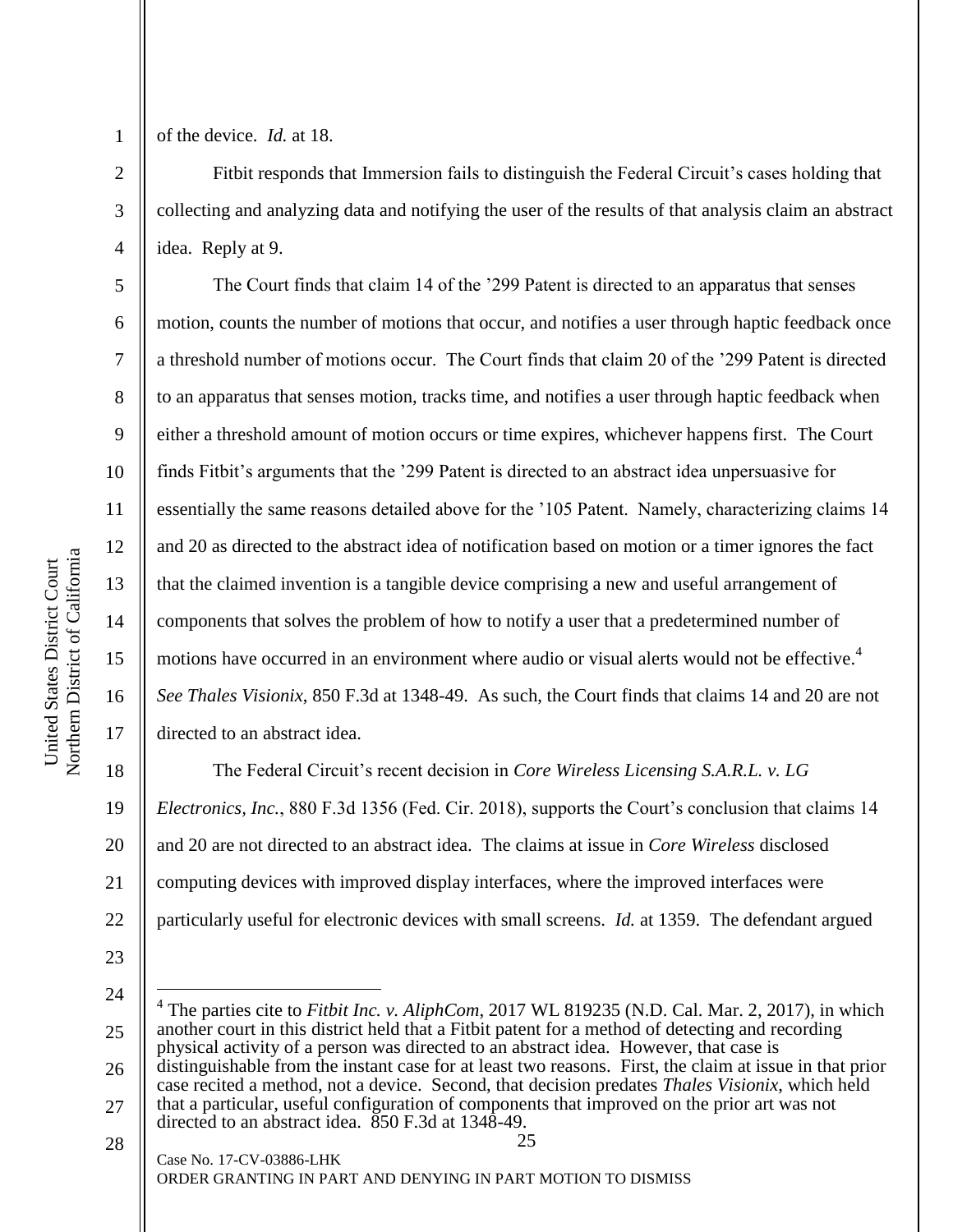2

3

4

5

that the claims were directed to the abstract idea of an index, but the Federal Circuit rejected this argument. *Id.* at 1362. The Federal Circuit reasoned that "[a]lthough the generic idea of summarizing information certainly existed prior to the invention, these claims are directed to a particular manner of summarizing and presenting information in electronic devices." *Id.* The Federal Circuit found the situation in *Core Wireless* analogous to that in *Enfish*, *Thales*, *Visual Memory*, and *Finjan, Inc. v. Blue Coat Systems, Inc.*, 879 F.3d 1299 (Fed. Cir. 2018), in each of which the Federal Circuit found that the claims recited a specific improvement over prior systems, which meant that the claims were not abstract. *Core Wireless*, 880 F.3d at 1363. In *Core Wireless*, the Federal Circuit also looked to the specification to confirm that the claims disclosed an improvement to prior systems. *Id.* The Federal Circuit concluded that the claims were "directed to an improvement in the functioning of computers, particularly those with small screens." *Id.* As a result, the Federal Circuit held that the claims were not directed to an abstract idea at step one. *Id.*

26 18 19 20 21 22 23 24 25 26 27 In the instant case, claims 14 and 20 of the '299 Patent disclose an improvement in motion detection devices. Before the invention described in the '299 Patent, "there were alarms that could be triggered by timers that tracked the operation or movement of a device." Opp'n at 15. However, such alarms provided audio or visual notification that may be ineffective when the user is "operating in hectic environments . . . and/or when bombarded with competing audio and/or visual stimuli." *Id.*;'299 patent at col. 1:65-col. 2:5. The '299 Patent improved the operation of these devices by adding haptic feedback, which enhances the usefulness of the devices in circumstances where audio or visual notification might not be effective. In one example described in the specification, the invention is embodied in a manual resuscitator that tracks the number of times an emergency responder has squeezed the resuscitator. *See* '299 patent at col. 8:59-col. 10:20. "Emergency rooms, trauma centers, ambulances, accident scenes, and other emergency environments are often chaotic and highly charged." *Id.* at col.7:22-24. The addition of haptic feedback thus presents an improvement over audio and visual notifications by "operat[ing] in conjunction with the emergency personnel on a sensory channel not otherwise overloaded with

28

Case No. 17-CV-03886-LHK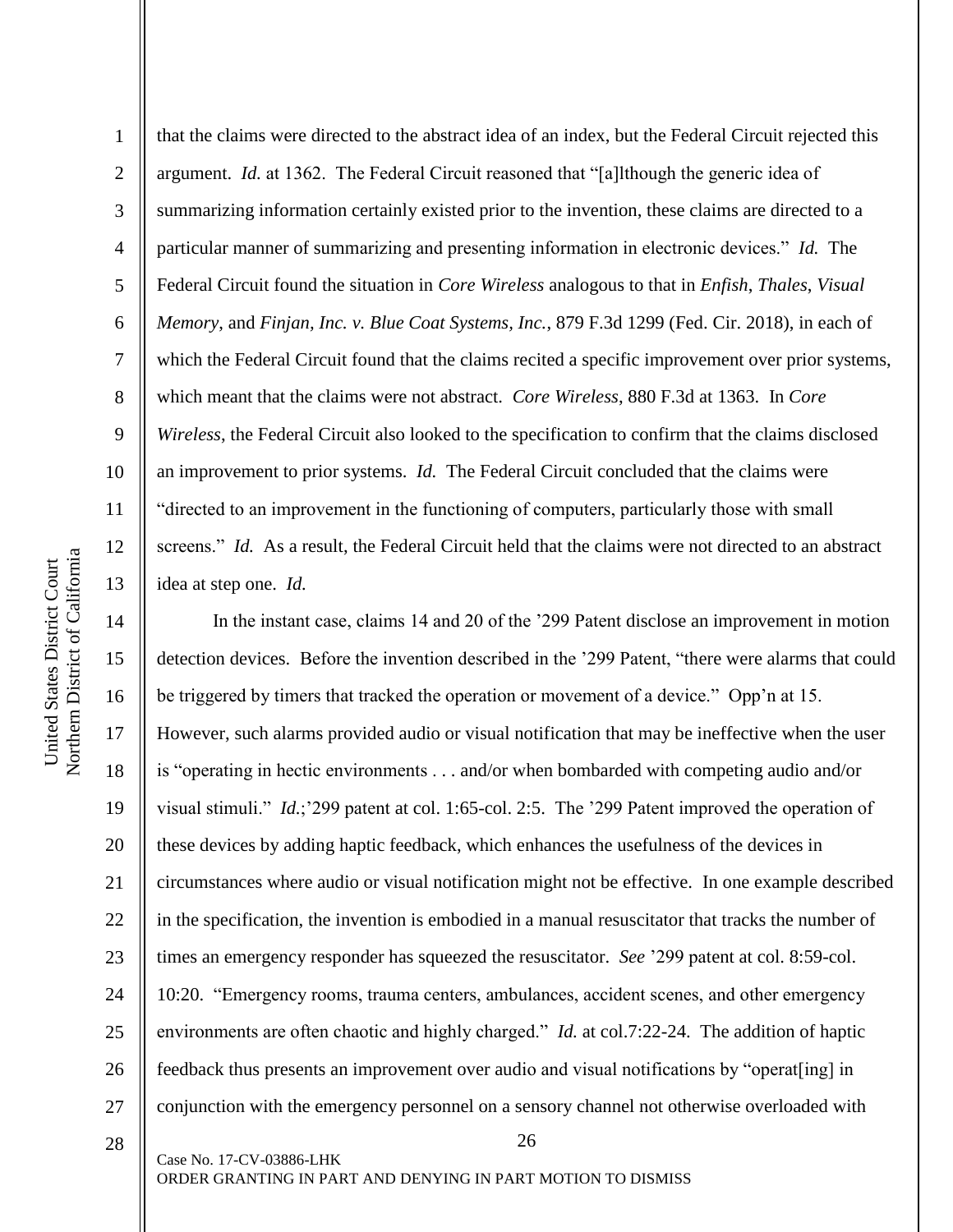other stimuli." *Id.* at col. 9:32-34. In other words, a haptic notification overcomes the challenge of how to alert the user that a certain number of movements has been reached in environments where audio or visual notification may be ineffective. Thus, because claim 14 and claim 20 disclose improvements in motion tracking devices, they are not directed to an abstract idea at step one, and the Court need not reach *Alice* step two. *See Core Wireless*, 880 F.3d at 1363; *Thales Visionix*, 850 F.3d at 1348-49.

As a result, Fitbit's motion to dismiss the '299 Patent claims is DENIED.

**C. The '301 Patent**

## **1.** *Alice* **Step One for Claim 27 of the '301 Patent—Whether the Claim Is Directed to an Abstract Idea**

Fitbit argues that claim 27 of the '301 Patent is directed to "providing a vibration and associated change in visual display based on interaction between two devices, *e.g.*, when a signal is received by a first mobile device from a second mobile device." Mot. at 19. Specifically, Fitbit asserts that claim 27 of the '301 Patent is directed to transmitting haptic messages. *Id.* Fitbit argues that claim 27 thus "regards basic, routine functions that have been repeatedly found to be abstract," such as collecting, analyzing, and outputting information. *Id.*

Immersion counters that claim 27 "is directed to a processor on a (first) mobile device that (1) receives a signal from a second mobile device, (2) changes the display on the first mobile device based on the sensed motion of that device and another interaction of the user with the first mobile device, such as with the touchscreen of the mobile device specifically (claim 29), and (3), operates an actuator that physically vibrates the housing such that a tactile sensation (or haptic effect) is felt on the first mobile device based on the data in the signal received from the second mobile device." Opp'n at 22. Immersion asserts that claim 27 "cover[s] an improvement on a messaging system between two mobile devices to output a haptic effect based on movement of a mobile device." *Id.* According to Immersion, this improvement "solves the technological problem of how to notify a user without a graphical display, or in addition to the display of graphics." *Id.* at 20.

27 Case No. 17-CV-03886-LHK ORDER GRANTING IN PART AND DENYING IN PART MOTION TO DISMISS

1

2

3

4

5

6

7

8

9

10

11

12

13

14

15

16

17

18

19

20

21

22

23

24

25

26

27

28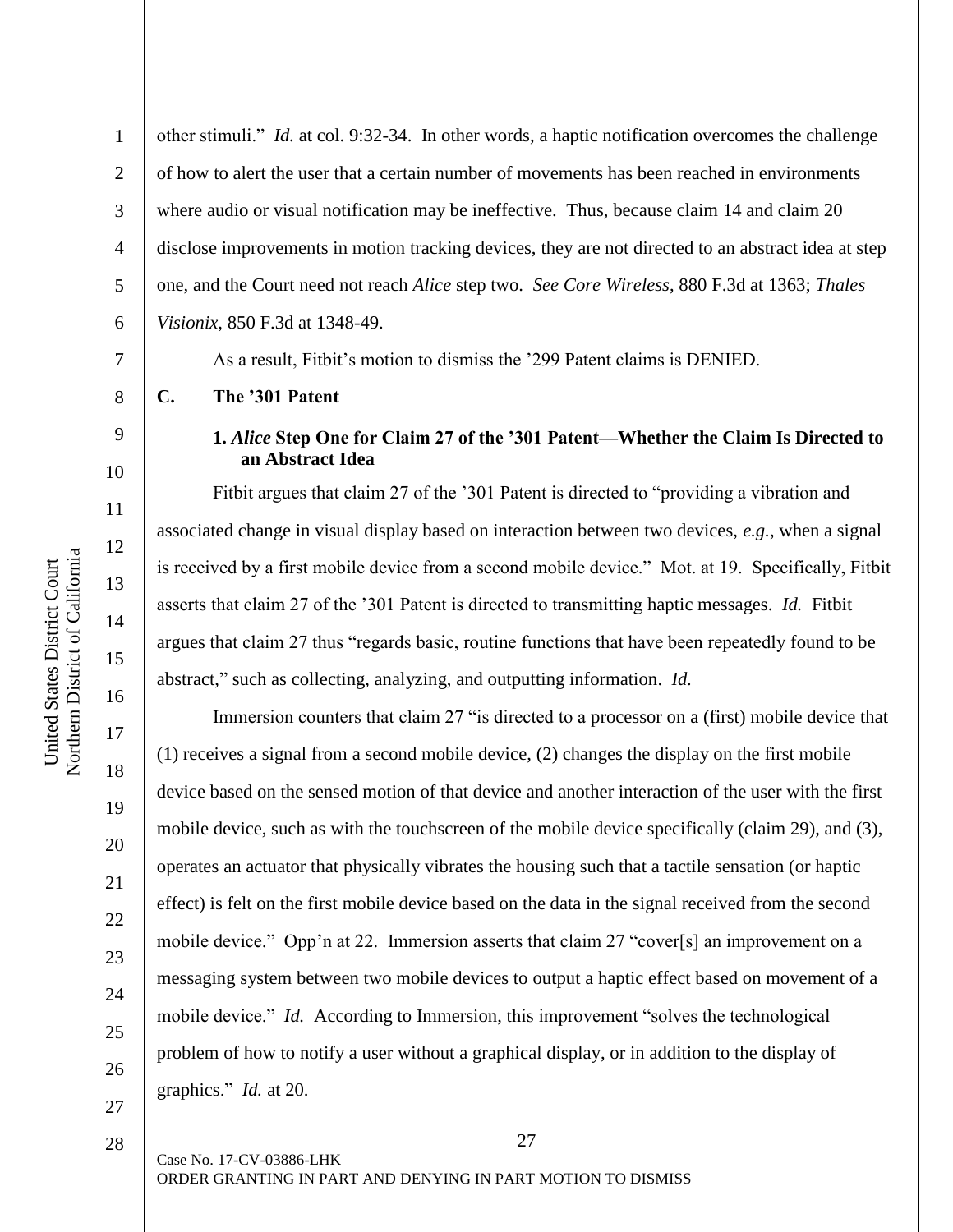Fitbit replies that claim 27's recitation of generic data signals and generic components does not render the claim non-abstract. Reply at 13-14.

2 3

4

5

6

7

8

9

10

11

12

13

1

The Court finds that claim 27 of the '301 Patent is directed to receiving sensor and data signals, analyzing those signals, and outputting other signals in response. Although claim 27 discloses a generic processor, the focus of the claim is on receiving various signals and determining resulting output signals. Specifically, the processor is configured to receive a first sensor signal related to the first device's movement, a second sensor signal related to an interaction with the first device, and a data signal from a second mobile device transmitted via a network interface. '301 patent at col. 28:26-35. Based on these signals, the processor determines a change in display and a haptic effect and then the processor outputs a haptic effect. *Id.* at col. 28:36-41. However, the claim does not provide any limiting rules or algorithms that describe how the processor performs these functions. The Court finds that claim 27 is thus directed to the abstract idea for two reasons, which the Court explains in turn.

14 15 16 17 18 19 20 21 22 23 24 25 26 27 First, the Court finds that claim 27 falls within the category of gathering and processing information, which the Federal Circuit has established is an abstract idea. Specifically, in *Electric Power Group*, the Federal Circuit stated that "collecting information, including when limited to particular content (which does not change its character as information), [i]s within the realm of abstract ideas." 830 F.3d at 1353. In addition, the Federal Circuit has treated "analyzing information by steps people go through in their minds, or by mathematical algorithms, without more, as essentially mental processes within the abstract-idea category." *Id.* at 1354. The Federal Circuit held in *Electric Power Group* that claims for "a process of gathering and analyzing information of a specified content, then displaying the results," which did not use "any particular assertedly inventive technology for performing those functions," were directed to an abstract idea. *Id.* Similarly, in *West View Research, LLC v. Audi AG*, 685 F. App'x 923, 926 (Fed. Cir. 2017) (unpublished), the Federal Circuit held that claims that "do not go beyond receiving or collecting data queries, analyzing the data query, retrieving and processing the information constituting a response to the initial data query, and generating a visual or audio response to the initial data

28

28

Case No. 17-CV-03886-LHK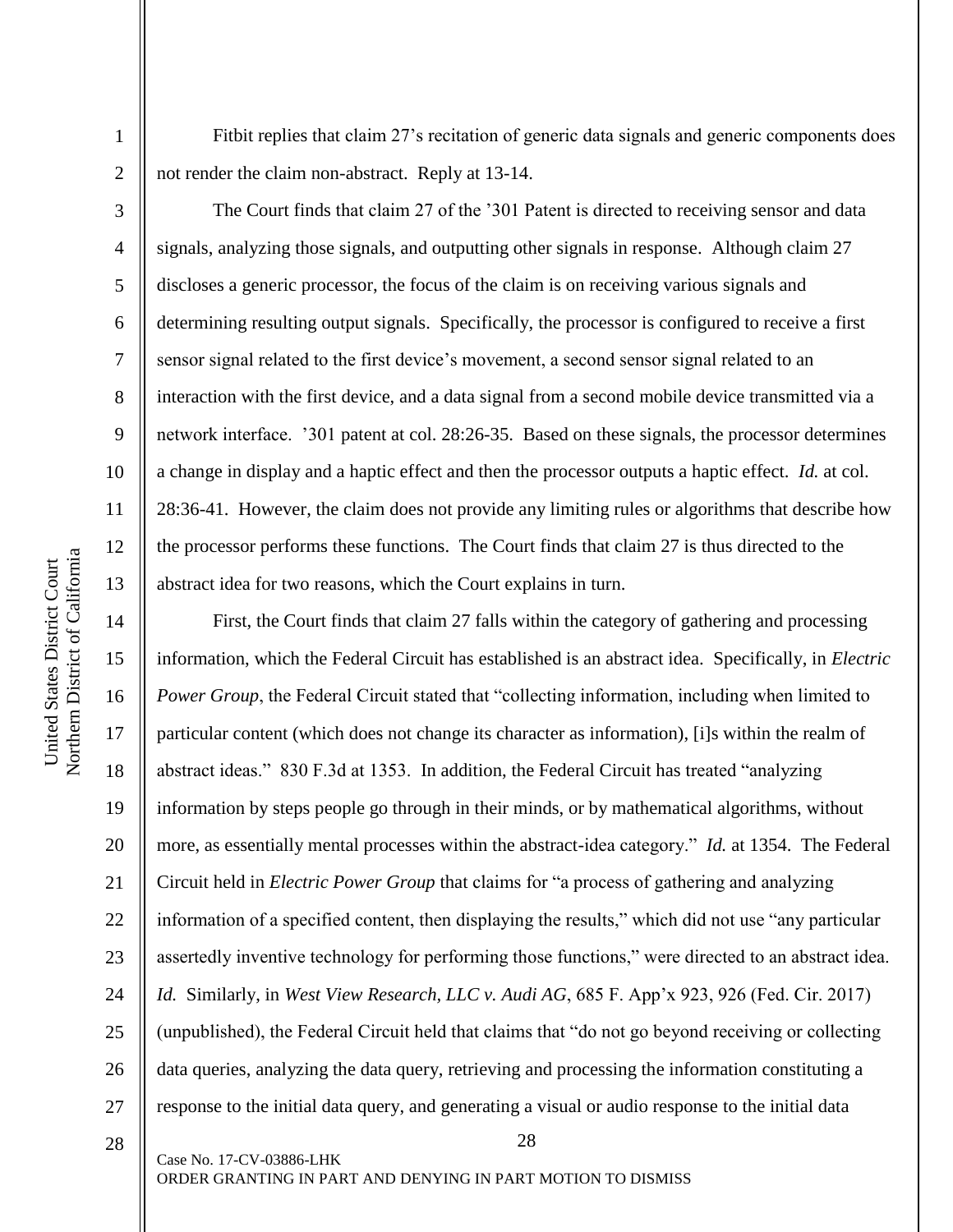3

4

5

7

8

9

11

12

13

14

17

18

19

21

23

28

query" were directed to the abstract idea of collecting and analyzing information.

6 10 15 16 20 22 24 Here, the first three functions that the processor is configured to perform are receiving sensor and data signals. '301 patent at col. 28:26-35. This amounts to nothing more than gathering data, which is an abstract idea. *See Elec. Power Grp.*, 830 F.3d at 1353. The next two functions of the processor are determining a change in display signal and determining a haptic effect based on the received signals. '301 patent at col. 28:36-40. In other words, the processor receives the sensor and data signals and, presumably applying some unspecified rules or algorithms, analyzes how the display signal should change and what type of haptic effect should be produced as a result of the received signals. Without specifying what particular rules or types of rules are applied by the processor, claim 27 describes nothing more than generic data analysis. *Cf. McRO*, 837 F.3d at 1313-1314 (claims relating to automating part of a 3-D animation method that are limited to the use of a specific "genus" of rules, rather than claiming the use of all rules, are not directed to an abstract idea at step one). Finally, the processor is configured to "output[] the haptic effect." '301 patent at col. 28:41. It is not entirely clear from the claim itself whether the processor outputs the haptic effect or whether the processor transmits a signal to an actuator that transmits a haptic effect. The specification suggests it is the latter. *See id.* at col. 25:49-51 ("Finally, the processor 110 transmits a haptic signal associated with the haptic effect to an actuator 118 configured to output the haptic effect."). Transmitting a signal to an actuator does not make the focus of the claim any less abstract because outputting a signal is no more than the transmission of data. Similarly, the Federal Circuit has held that displaying the results of collecting and analyzing information, without more, "is abstract as an ancillary part of such collection and analysis." *Elec. Power Grp.*, 830 F.3d at 1354; *see also W. View Research*, 685 F. App'x at 926 (holding claim that included generating a visual or audio response to a data query is directed to the abstract idea of collecting, analyzing, and displaying information).

25 26 27 Second, Claim 27 is analogous to claims that the Federal Circuit has held to be directed to an abstract idea in part because they use function-based claiming. For example, the patents in *Two-Way Media Ltd. v. Comcast Cable Communications, LLC*, 874 F.3d 1329 (Fed. Cir. 2017),

29

Case No. 17-CV-03886-LHK ORDER GRANTING IN PART AND DENYING IN PART MOTION TO DISMISS

Northern District of California Northern District of California United States District Court United States District Court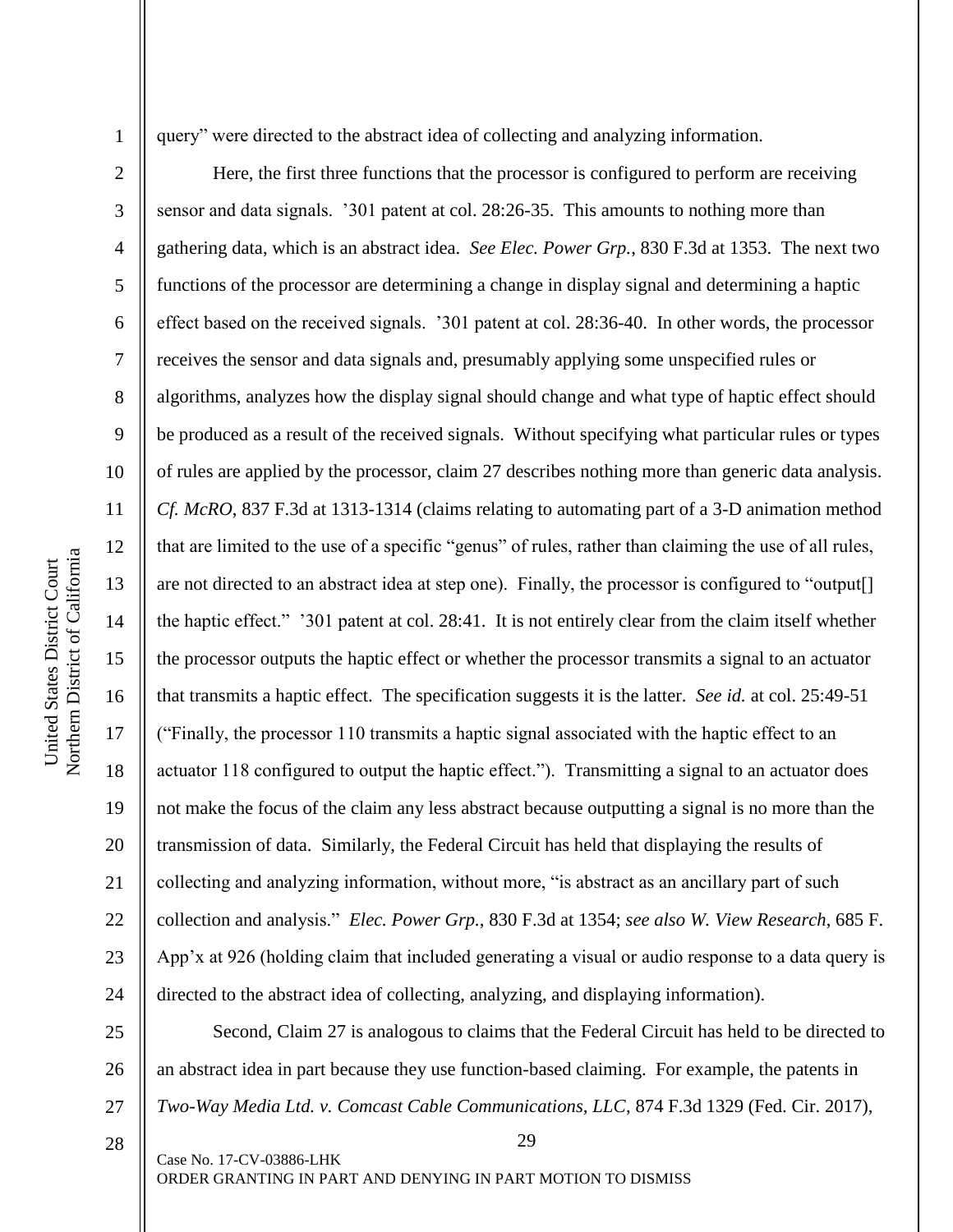1 2 3 4 5 6 7 8 concerned "a system for streaming audio/visual data over a communications system like the internet." *Id.* at 1333. The Federal Circuit held that the claims were directed to an abstract idea in part because the claims used "result-based functional language" such as "converting," "routing," "controlling," "monitoring," and "accumulating records" without "sufficiently describ[ing] how to achieve these results in a non-abstract way." *Id.* at 1337. Similarly, in *DIRECTV*, the Federal Circuit held that a claim that broadly disclosed "the function of wirelessly communicating regional broadcast content to an out-of-region recipient, not a particular way of performing that function," was directed to an abstract idea. 838 F.3d at 1258. The Federal Circuit explained:

While independent claim 1 refers to general components such as a cellular telephone, a graphical user interface, and a downloadable application, the claimed invention is entirely functional in nature. It recites software in the form of "an application configured for execution by the wireless cellular telephone device" that performs three functions: (1) it presents a listing of available media choices on a display on the cellular telephone; (2) it enables the telephone "to transmit a request for the regional broadcasting channel"; and (3) it enables the telephone "to receive a streaming media signal in the . . . device corresponding to the regional broadcasting channel" when the device is outside the range of the regional broadcaster. There is nothing in claim 1 that is directed to *how* to implement outof-region broadcasting on a cellular telephone. Rather, the claim is drawn to the idea itself.

*Id.* (alteration in original).

In the instant case, claim 27 requires receiving sensor and data signals, determining a resulting change in display, and determining a resulting haptic effect, but "[t]here is nothing in claim [27] that is directed to *how* to implement" these functions. As a result, claim 27, like the claims in *Two-Way Media* and *DIRECTV*, "manipulates data but fails to do so in a non-abstract way." *Two-Way Media*, 874 F.3d at 1337; *see also Secured Mail Sols.*, 873 F.3d at 911 (finding claims regarding the creation of unique mail identifiers were directed to an abstract idea at step one in part because the claims were "not limited by rules or steps that establish how the focus of the methods is achieved"); *Clarilogic, Inc. v. FormFree Holdings Corp.*, 681 F. App'x 950, 954 (Fed. Cir. 2017) (unpublished) ("But a method for collection, analysis, and generation of information reports, where the claims are not limited to how the collected information is analyzed

27 28

9

10

11

12

13

14

15

16

17

18

19

20

21

22

23

24

25

26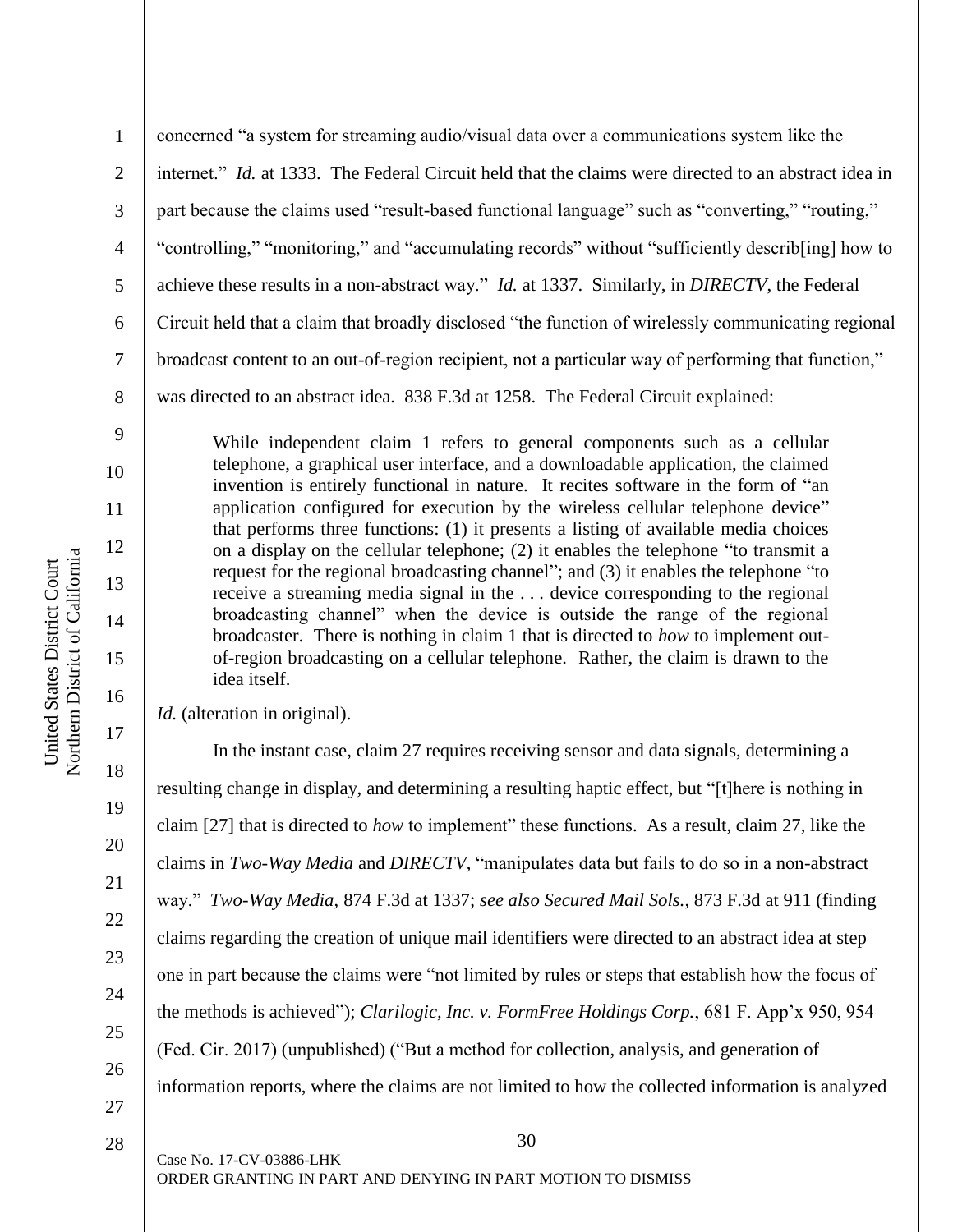2

3

5

7

8

9

10

11

12

13

14

15

16

17

18

19

20

21

22

23

24

25

26

27

4 6 or reformed, is the height of abstraction."); *Capital One Fin. Corp.*, 850 F.3d at 1342 (explaining that "our law demands more" than claim language that "provides only a result-oriented solution, with insufficient detail for how a computer accomplishes it"); *Affinity Labs of Tex., LLC v. Amazon.com Inc.*, 838 F.3d 1266, 1269 (Fed. Cir. 2016) ("At that level of generality, the claims do no more than describe a desired function or outcome, without providing any limiting detail that confines the claim to a particular solution to an identified problem.").

Accordingly, the Court finds that claim 27 of the '301 Patent is directed to an abstract idea. The Court next analyzes *Alice* step two.

## **2.** *Alice* **Step Two for Claim 27 of the '301 Patent—Whether the Claim Contains an Inventive Concept**

"In step two of the *Alice* inquiry, [the Court] search[es] for an 'inventive concept sufficient to transform the nature of the claim into a patent-eligible application." *RecogniCorp, LLC v. Nintendo Co.*, 855 F.3d 1322, 1327 (Fed. Cir. 2017) (quoting *McRO*, 837 F.3d at 1312) (internal quotation marks omitted)). "To save the patent at step two, an inventive concept must be evident in the claims." *Id.* This inventive concept "must be significantly more than the abstract idea itself," *BASCOM*, 827 F.3d at 1349, "must be more than well-understood, routine, conventional activity," *DIRECTV*, 838 F.3d at 1262, "and cannot simply be an instruction to implement or apply the abstract idea on a computer." *BASCOM*, 827 F.3d at 1349. For example, it may be found in an "inventive set of components or methods," "inventive programming," or an inventive approach in "how the desired result is achieved." *Elec. Power Grp.*, 830 F.3d at 1355.

Fitbit argues that claim 27's required mobile devices, processor, sensor, display, signaling protocol, and haptic mechanism are all generic, and so cannot supply an inventive concept. Mot. at 21. Fitbit also argues that the ordered combination of elements in the claim does not provide an inventive concept because the "combination of steps performed by the generic processor on generic signals is purely conventional—receiving sensor signals and data signals and outputting other signals." *Id.*

Immersion responds that claim 27 "include[s] at least the inventive concept of generating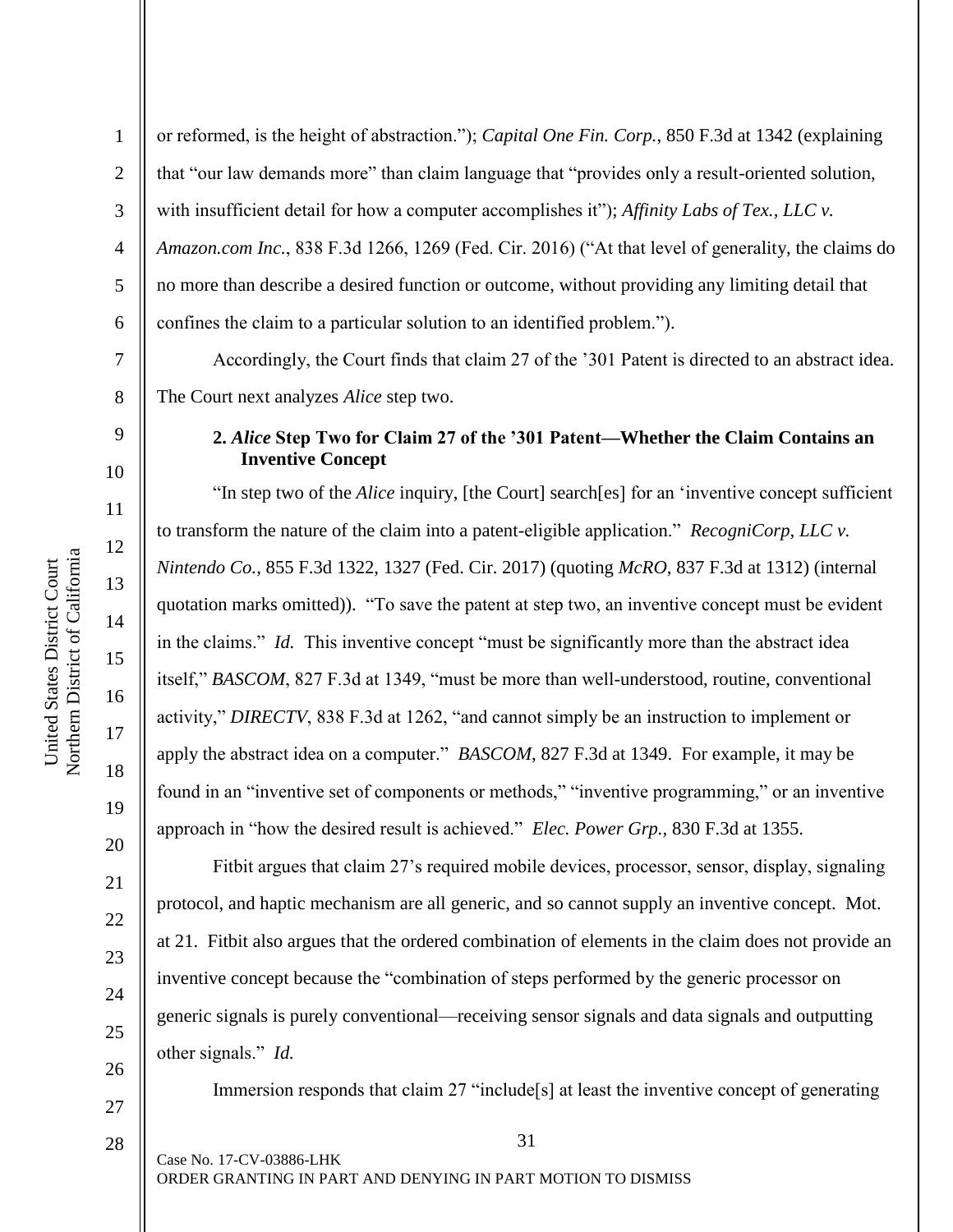1

2

3

4

5

6

both graphical and haptic feedback in response to messages exchanged between mobile devices, which include information or data regarding physical interactions with those devices." Opp'n at 24. Immersion asserts that "the '301 Patent uses a specific combination of graphical and haptic output to better notify a user of information that is sent by another mobile device, and the patent uses multiple sensors to provide information about the user's interaction with mobile devices." *Id.*  at 25.

7 8 9 10 11 12 13 14 15 16 17 18 19 20 21 22 23 24 The Court finds that none of the claim elements, assessed individually, provide an inventive concept. The mobile devices, network interface, processor, and haptic feedback system are, in broad terms, generic, conventional components. The specification confirms that these are generic components. *See* '301 patent at col. 2:66-67 ("Other mobile devices and haptic feedback systems may be utilized."); *id.* at col. 6:46-54 (noting that the network interface "may comprise") one or more methods of mobile communication, such as infrared, radio, Wi-Fi, or cellular network communication," or a "wired network interface"); *id.* at col. 6:57-65 (describing possible types of sensors including "a position sensor, location sensor, rotational velocity sensor, image sensor, pressure sensor, or another type of sensor"); *id.* at col. 25:61-col. 26:12 (describing different types of processors). The claim calls on these generic components to perform their routine functions. Processors have long performed the functions of receiving signals, analyzing them, and outputting other signals in response. Nothing about the claim or specification suggests that the way these steps are accomplished are anything but generic—as explained above, the claims recite these steps only functionally and require no inventive algorithm or data structure for performing them. *See DIRECTV*, 838 F.3d at 1262 (finding no inventive concept where "[t]he claim simply recites the use of generic features of cellular telephones, such as a storage medium and a graphical user interface, as well as routine functions, such as transmitting and receiving signals, to implement the underlying idea.").

25 26 27 Finally, the ordered combination of these elements also does not yield an inventive concept. In *BASCOM*, the Federal Circuit held that "an inventive concept can be found in the nonconventional and non-generic arrangement of known, conventional pieces." 827 F.3d at 1350.

Case No. 17-CV-03886-LHK ORDER GRANTING IN PART AND DENYING IN PART MOTION TO DISMISS

32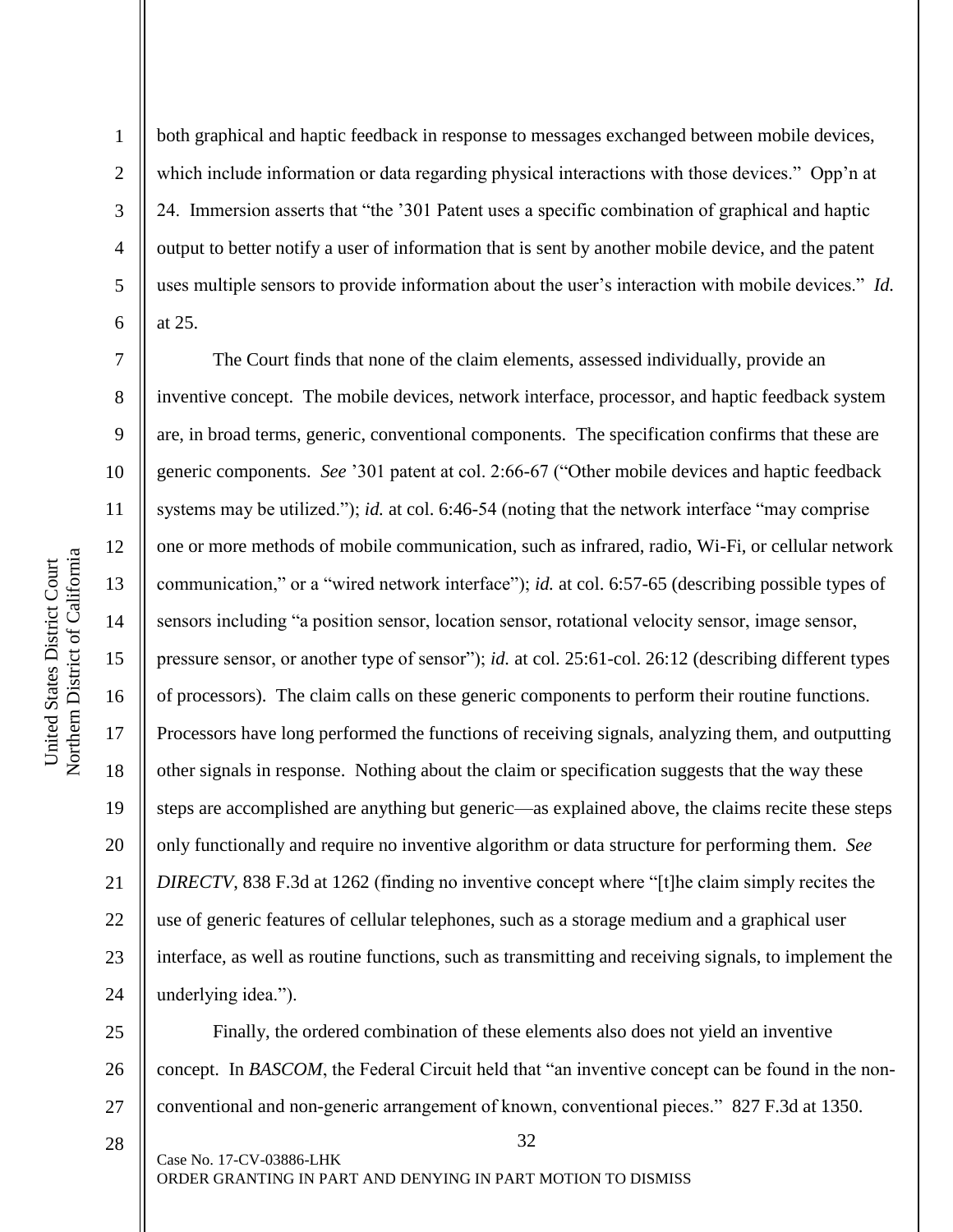1 2 3 4 5 6 7 8 9 10 11 12 13 14 15 16 17 18 Here, however, claim 27 follows a conventional order of how data is usually analyzed: data is first received, then processed, and then signals are outputted as a result. In its step two analysis in *Electric Power Group*, the Federal Circuit reasoned that "merely selecting information, by content or source, for collection, analysis, and display" does not provide an inventive concept. 830 F.3d at 1355. Nor did the claim in *Electric Power Group* "require a new source or type of information, or new techniques for analyzing it," or "invoke any assertedly inventive programming." *Id.* The Federal Circuit's analysis of the claim in *TDE Petroleum Data Solutions, Inc. v. AKM Enterprise, Inc.*, 657 F. App'x 991 (Fed. Cir. 2016) (unpublished), was similar. The claim in *TDE Petroleum*  was drawn to an "automated method for determining the state of a well operation" that involved receiving signals from the well, validating the signals, and automatically selecting a state of the well operation. *Id.* at 992. After holding at step one that the claim was directed to the abstract idea of data collection and processing, the Federal Circuit held at step two that nothing in the claim brought the claim out of the realm of the abstract idea. *Id.* at 993. Specifically, the Federal Circuit wrote that any argument that there was an inventive concept in the ordered combination of the claim's steps "would be unpersuasive given that they are the most ordinary of steps in data analysis and are recited in the ordinary order." *Id.* Accordingly, the Court finds that nothing in the ordered combination of elements recited in claim 27 bring it outside the realm of the abstract idea of data collection and analysis.

19 20 21 22 Because the Court finds at *Alice* step one that the '301 claims are directed to an abstract idea and at step two that there is no inventive concept sufficient to save the claims, the Court concludes that the asserted '301 claims are patent-ineligible under § 101. Fitbit's motion to dismiss the '301 claims is therefore GRANTED.

**IV. CONCLUSION**

24 25 For the foregoing reasons, the Court DENIES Fitbit's motion to dismiss the '105 and '299 claims. The Court GRANTS Fitbit's motion to dismiss the '301 claims.

- 26 **IT IS SO ORDERED.**
- 27 28

23